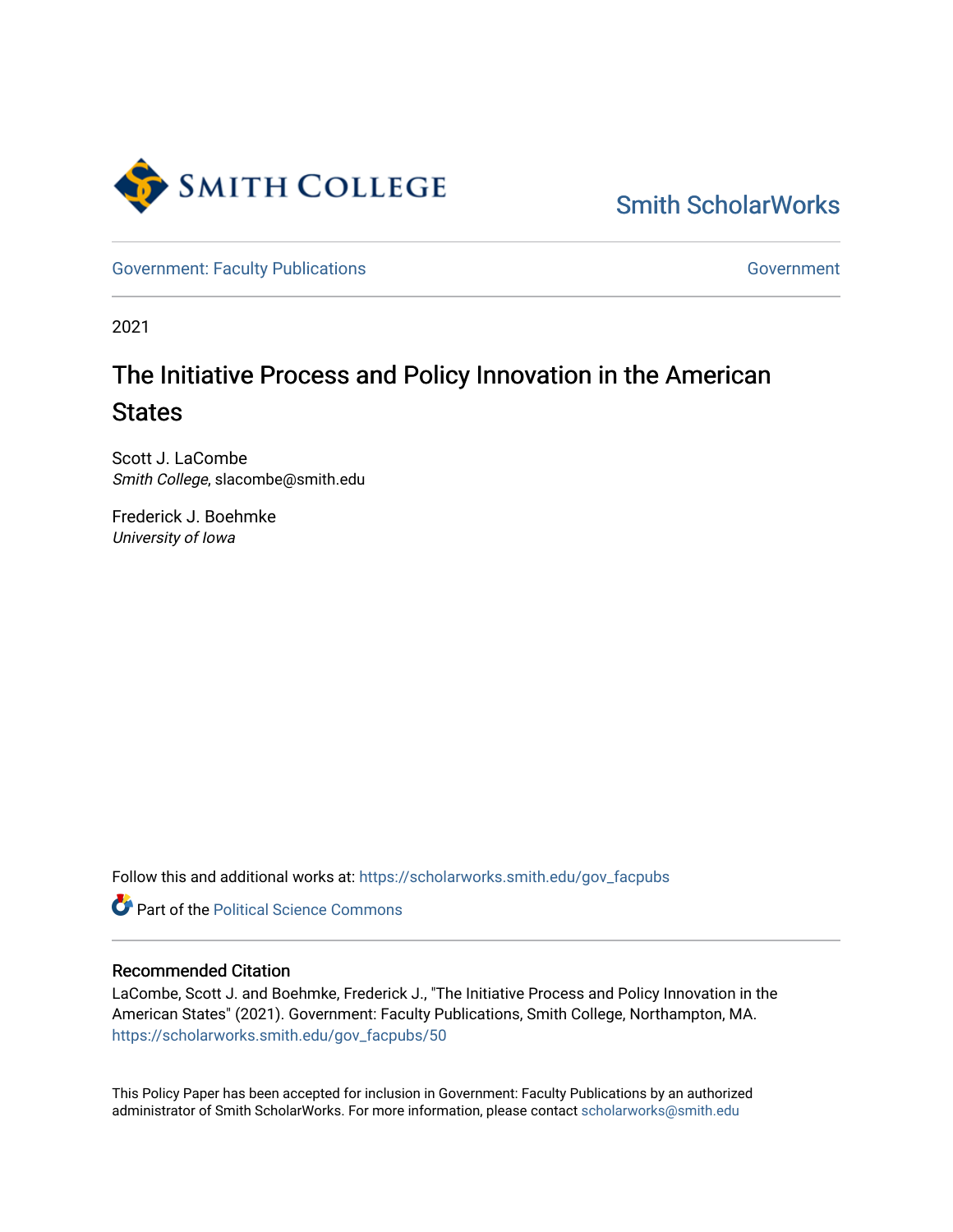#### ORIGINAL ARTICLE

## The Initiative Process and Policy Innovation in the American States

Scott J. LaCombe<sup>1</sup> and Frederick J. Boehmke<sup>2</sup>

<sup>1</sup>Department of Government and Statistical and Data Sciences, Smith College, Northampton, MA, USA  $^{2}$ Department of Political Science and Iowa Social Science Research Center, University of Iowa, Iowa City, IA, USA

Corresponding Author: Scott J. LaCombe, Department of Government and Statistical and Data Sciences, Smith College, 201 Wright Hall, Northampton, MA 01060, USA. Email: [lacombe129@gmail.com](mailto:lacombe129@gmail.com)

(Received 13 November 2019; Revised 17 May 2020; Accepted 19 May 2020)

#### Abstract

We utilize a new policy adoption database with over 500 policies to test whether the initiative process influences the timing of policy adoption. Prior studies have produced both supportive and null findings of the effect of the initiative, but typically examine policies one policy or a single composite score at a time. Theoretical accounts suggest that the initiative process should have heterogeneous effects on policy outcomes depending on the configuration of public and government preferences. By pooling hundreds of policies we are able to estimate the average effect of the initiative process on state policy adoption more systematically while also evaluating variation in its effect. We find via a pooled event history analysis that the initiative tends to increase innovativeness, but that this effect can be cancelled out by signature and distribution requirements. We find that this effect varies substantially across policies and is more consistently positive on average in states more liberal populations. We also find evidence that the initiative process moderates the effect of ideology on policy adoption, while making the adoption of nonideological policies more likely on average.

Keywords: initiative; innovation; diffusion; policy; state politics

Does the initiative process influence the extent to which states innovate by adopting new policies? The initiative process has been theorized to act as a "gun behind the door," pushing legislatures to adopt policies closer to median citizen preferences (Gerber [1996](#page-19-0); Matsusaka [2004\)](#page-20-0), thereby encouraging the legislature to be more responsive to public opinion. Historically, scholars have evaluated the effect of the initiative within a single policy by determining whether policy outcomes in initiative states appear to hew closer to public opinion. This single policy approach has led to disparate camps of findings with some arguing that the initiative has an effect on state policies (Matsusaka [2018b](#page-20-0)) and others arguing it has no effect (Lax and Phillips [2012](#page-19-0)). This paper seeks to fill that gap by systematically reviewing the theoretical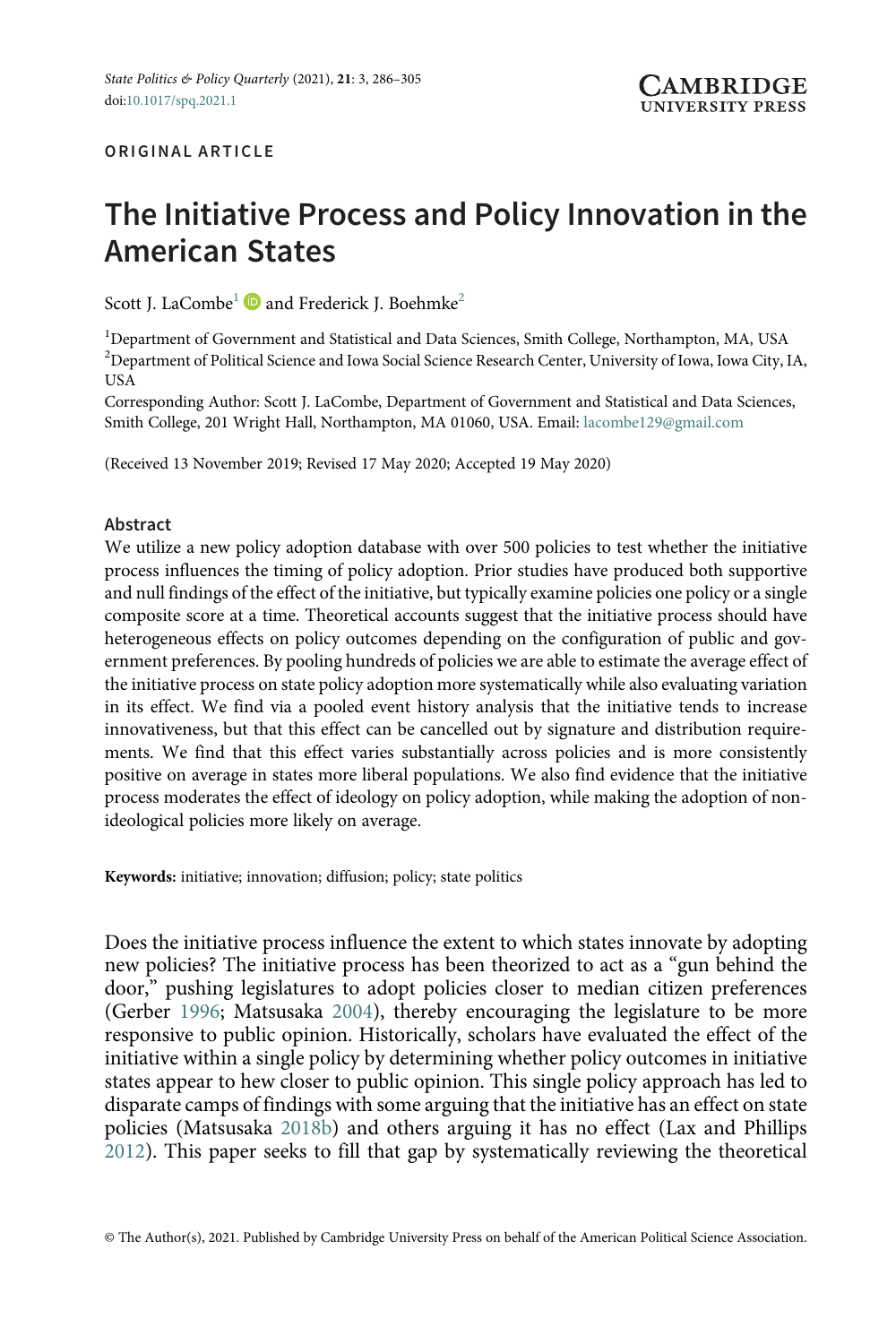predictions for the influence of the initiative process on policy change and evaluating them in the context of state policy adoption within a sample of hundreds of policies. This broad approach allows us to focus on the heterogeneous nature of the predicted relationship: for some policies, the initiative will increase the chance of adoption and for others it will decrease it.

Theoretical arguments and recent work underscore that the initiative process can be a driver of both policy change and policy stasis. That is, it can lead to policy change either directly via the ballot or indirectly through legislative moderation or it can slow policy change by providing a brake on legislative attempts to change policy in a way that gets ahead of public opinion. Yet few studies attempt to assess or catalog these differing influences. In fact, we know of no study that systematically analyzes the full range of effects of the initiative on policy change, although Matsusaka [\(2018a](#page-20-0)) comes the closest by reviewing the findings of multiple studies.

To cover this range of possible effects, and in contrast to previous studies that often used one policy, and at most a few dozen, we use the new State Policy Innovation and Diffusion (SPID) database (Boehmke et al. [2018\)](#page-19-0) that incorporates hundreds of policies. Evaluating the effect of the initiative with so many policies offers three primary advantages. First, we avoid the idiosyncrasies inherent in single-policy studies. Second, using so many policies greatly increases our power to detect a possibly small but consistent average effect that might exist but be difficult to pin down with only one policy. Third, analyzing data from hundreds of policies with pooled event history analysis (PEHA) allows us to capture the theoretically expected heterogeneous effect of the initiative across policies either by employing random coefficients or by subsample analysis for clusters of policies.

We find consistent evidence of an average effect on the order of a one percentage point increase in the probability of adopting a new policy. This effect decreases from a little over 1.5 percentage points for states with modest signature requirements to nearly zero for those with very large signature requirements or a distribution requirement. Moreover, we find heterogeneity in the direction of the effect across groups of policies based on a general measure of citizen preferences. On a policy-by-policy basis, we find that for the majority of policies states with the initiative process are neither more nor less likely to adopt the policy. Yet when we group the policies by their ideological direction—that is, does ideology matter and if so in what direction—we find that the initiative consistently increases the chance of adoption for ideologically neutral policies. For more ideologically oriented policies, we find symmetric effects based on the direction of influence: the initiative increases the chance of adoption when the baseline chance of adoption is low but decreases the chance of adoption at the other extreme.

#### Theories of the Initiative Process and Policy Outcomes

The initiative process has been shown to have a wide variety of effects on state politics and policy and has been the source of considerable research outlining theories as to how and why the initiative alters state politics (Matsusaka [2018a](#page-20-0)). Such theories typically rely on game-theoretic models of the state policy-making process. These models build on Romer and Rosenthal's [\(1979\)](#page-20-0) setter model by allowing initiative proponents, typically organized interest groups, to select any policy to challenge the status quo via election. Gerber ([1996](#page-19-0)) sets forth such a model with a one-dimensional policy space and three actors: the median Legislator, the initiative Proponent, and the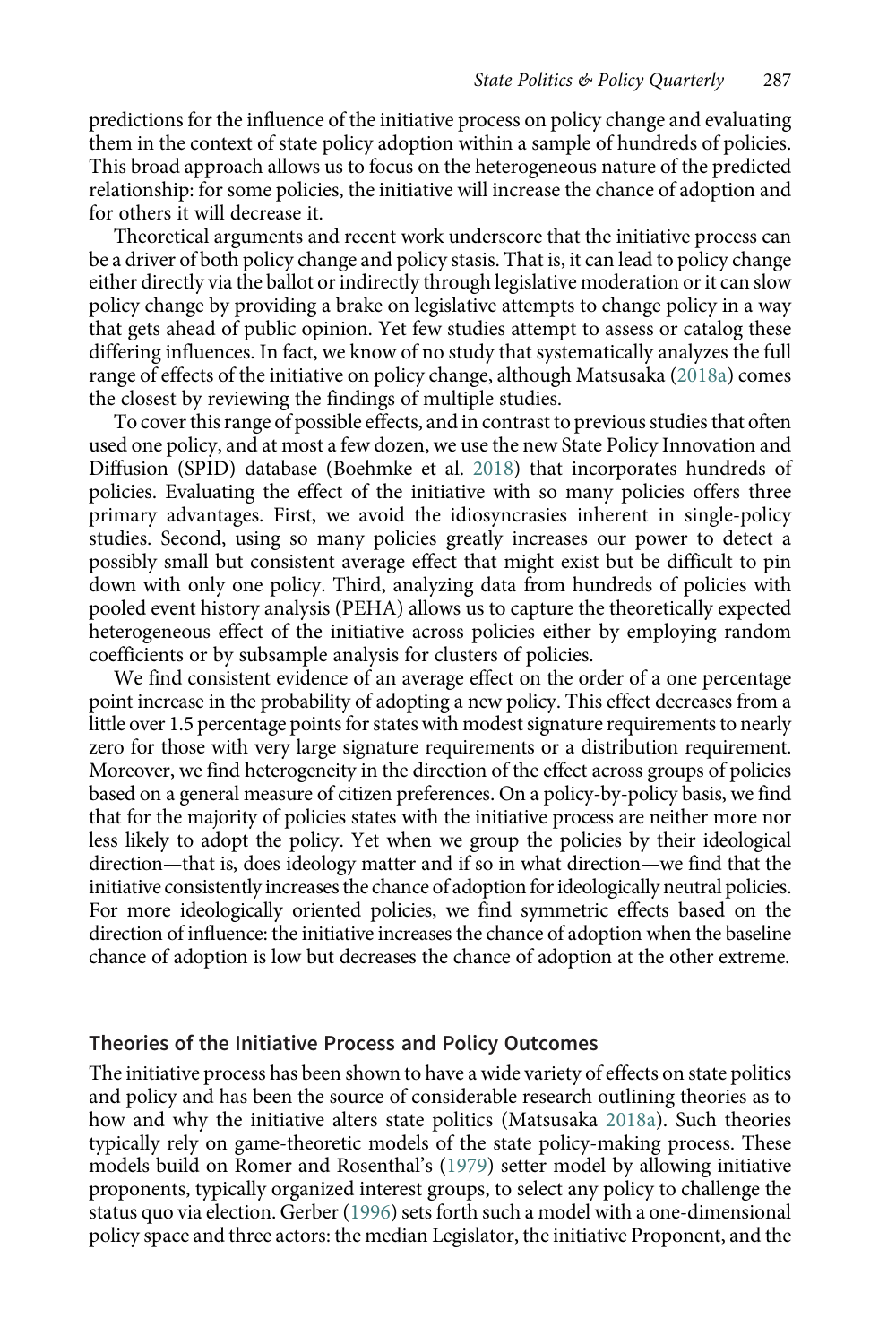median Voter. In states without the initiative process, the legislature chooses policy; in initiative states that policy can be challenged by an initiative subject to a cost. Subsequent models consider variations on the basic assumptions by adding uncertainty over voter preference (Matsusaka [2001](#page-20-0)) or by accounting for pivotal actors in government (Boehmke, Osborn, and Schilling [2015\)](#page-19-0).

These models generally conclude that the presence of the initiative process produces policy outcomes no further from the median voter's ideal point than expected without the initiative and sometimes closer.<sup>1</sup> Whether it does so depends on the location of players' ideal points, the cost of proposing an initiative, and the availability of an individual or group to support those efforts. Collecting signatures and campaigning for an initiative is costly, so initiatives should only be proposed under the right conditions. If there is not a threat of an initiative being proposed, then the initiative process is unlikely to have an effect on the status quo. Typically the threat increases as policies deviate further from voters' preferences and as the cost of proposing an initiative decreases.

Models of the initiative identify legislative policy moderation as the primary mechanism for policy influence. Known as the indirect effect of the initiative process, legislative moderation occurs when the legislature passes a policy closer to voters than it otherwise would to avoid triggering an initiative proposal. In contrast, the direct effect occurs when the legislature does not completely deter a ballot measure that ultimately passes.<sup>2</sup> Through either mechanism, however, the moderating effect of the initiative produces greater congruence between policy outcomes and the median voter's preference. Importantly, the prediction of enhanced congruence does not mean that policy in initiative states will move in any particular direction. Moderation could mean moving policy leftwards or rightwards toward voters depending on the relative location of actors' ideal points in the policy space.

These predictions persist in models that focus on a binary policy space. This special case has received attention since tests of the effect of the initiative process often occur with binary policy data, for example, does a state adopt a lottery or not? since many policies are difficult to place precisely in a continuous space. Boehmke [\(2005\)](#page-18-0) focuses on the question of policy adoption when the legislature prefers the status quo of not adopting and finds that the chance of policy adoption increases with the probability that voters prefer the change and decreases with the cost of proposing an initiative. Leemann and Wasserfallen ([2016](#page-20-0)) expand on this by exploring the case in which the legislature prefers adoption as well as when it does not. They confirm the findings from the continuous policy models that the presence of the initiative increases policy congruence and that this tendency increases as initiatives become less costly.

[Table 1](#page-4-0) presents a summary of the four relevant scenarios in the binary policy context.<sup>3</sup> Consistent with Leemann and Wasserfallen [\(2016\)](#page-20-0), when voter and legislative preferences coincide the ability to propose initiatives will not affect policy outcomes. But, when they differ, the initiative will matter. When voters want to adopt

<sup>&</sup>lt;sup>1</sup>See Matsusaka [\(2018a\)](#page-20-0) for a broad summary of models of the initiative process and related mechanisms like the referendum.

<sup>&</sup>lt;sup>2</sup>While ballot measures do not occur in Gerber's [\(1996](#page-19-0)) original model, subsequent work shows they may happen via uncertainty about voters (Matsusaka [2001\)](#page-20-0) or legislative gridlock (Boehmke, Osborn, and Schilling [2015](#page-19-0)).

 $3$ We summarize the effect in terms of policy adoption rather than on policy congruence to highlight the range of effects the initiative might have on adoption. This treats the status quo as zero, which is where it starts in the Event History Analysis (EHA) modeling approach, and asks whether policy moves or not.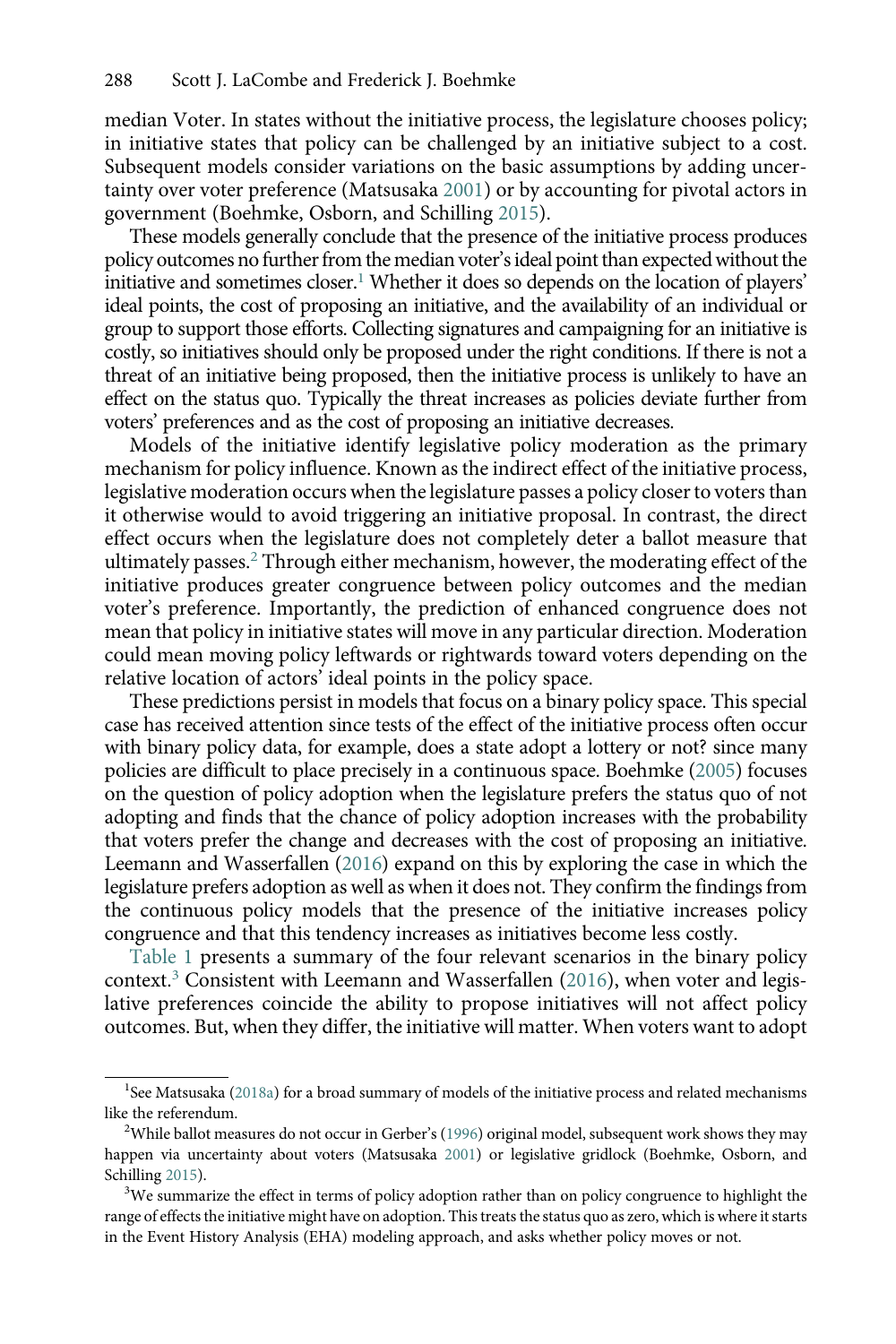|               |                      | Voter's preference   |  |  |
|---------------|----------------------|----------------------|--|--|
|               |                      |                      |  |  |
| Legislature's | No influence         | Increases Pr (adopt) |  |  |
| Preference    | Decreases Pr (adopt) | No influence         |  |  |

<span id="page-4-0"></span>Table 1. Summary of predictions across combinations of voter and legislature preferences

and the legislature does not, the initiative provides a motivation for the legislature to move policy, or a means for voters to do so when it does not. When the legislature wants to adopt the policy, but voters do not the former could move policy with no hesitation in noninitiative states, but in initiative states the legislature knows that its decision could be subsequently reversed by voters. In a world of costless legislating this might not concern it, but if producing legislation is costly—whether on its own terms or in the opportunity cost of not revising other policies—then this threat of reversal may deter the legislature from acting. These predictions can be interpreted probabilistically since in both of the previously described models the location of voters is not known with certainty. Thus, as the probability that voters prefer a move from zero to one increases the presence of the initiative process makes such a move more likely. In contrast, as the probability that voters prefer a policy change decreases the initiative will lead to a small chance of policy adoption.

In sum then, despite a consistent effect on congruence the initiative process can have multiple effects on adoption depending on the configuration of preferences and the costs of proposal. In some cases, it can promote adoption, in other cases, it can slow or halt adoption, and in yet other cases, it will have no effect. We emphasize adoption because empirical tests often rely on binary policy adoption data and many of these have merely tested whether the initiative increases the chance of adoption (e.g., Boehmke [2005;](#page-18-0) Gerber [1996;](#page-19-0) Schildkraut [2001](#page-20-0)). While this may be appropriate for a given policy and preference configuration, it does not capture the full range of the possible effects of the initiative process on state policy adoption. We seek to address that by modeling the adoption of over 500 policies in order to evaluate the full range of initiative effects and the relative frequency of each. But, first, we review the literature conducting empirical evaluations of the influence of the initiative process on policy outcomes.

#### Policy Specific Findings

The effects of the initiative have been tested in a variety of contexts and many studies have found that the initiative influences state policy outcomes. Researchers have found that states with the initiative process are more likely to have restrictive abortion laws (Arcenaux [2002;](#page-18-0) Burden [2005;](#page-19-0) Gerber [1996,](#page-19-0) [1999\)](#page-19-0), ban same-sex marriage (Haider-Markel, Querze, and Lindman [2007;](#page-19-0) Hume [2011;](#page-19-0) Lewis [2011](#page-20-0); Lupia et al. [2010](#page-20-0)), and allow the death penalty (Boehmke [2005;](#page-18-0) Gerber [1999](#page-19-0)). The initiative makes states much more likely to adopt term limits in both the legislature (Bowler and Donovan [2004](#page-19-0); Bowler, Donovan, and Tolbert [1998](#page-19-0)) and the executive branch (Matsusaka [2008\)](#page-20-0). Initiative states tend to be more reliant on fees rather than taxes for spending (Matsusaka [1995](#page-20-0), [2004](#page-20-0)), which may be related to initiative states being more permissive of lotteries (Jensen [2003](#page-19-0)) and tribal gaming (Boehmke [2005\)](#page-18-0). In his comprehensive survey of research on direct democracy, Matsusaka ([2018a](#page-20-0)) argues that the literature over the past few decades has found that initiative states tend to have lower spending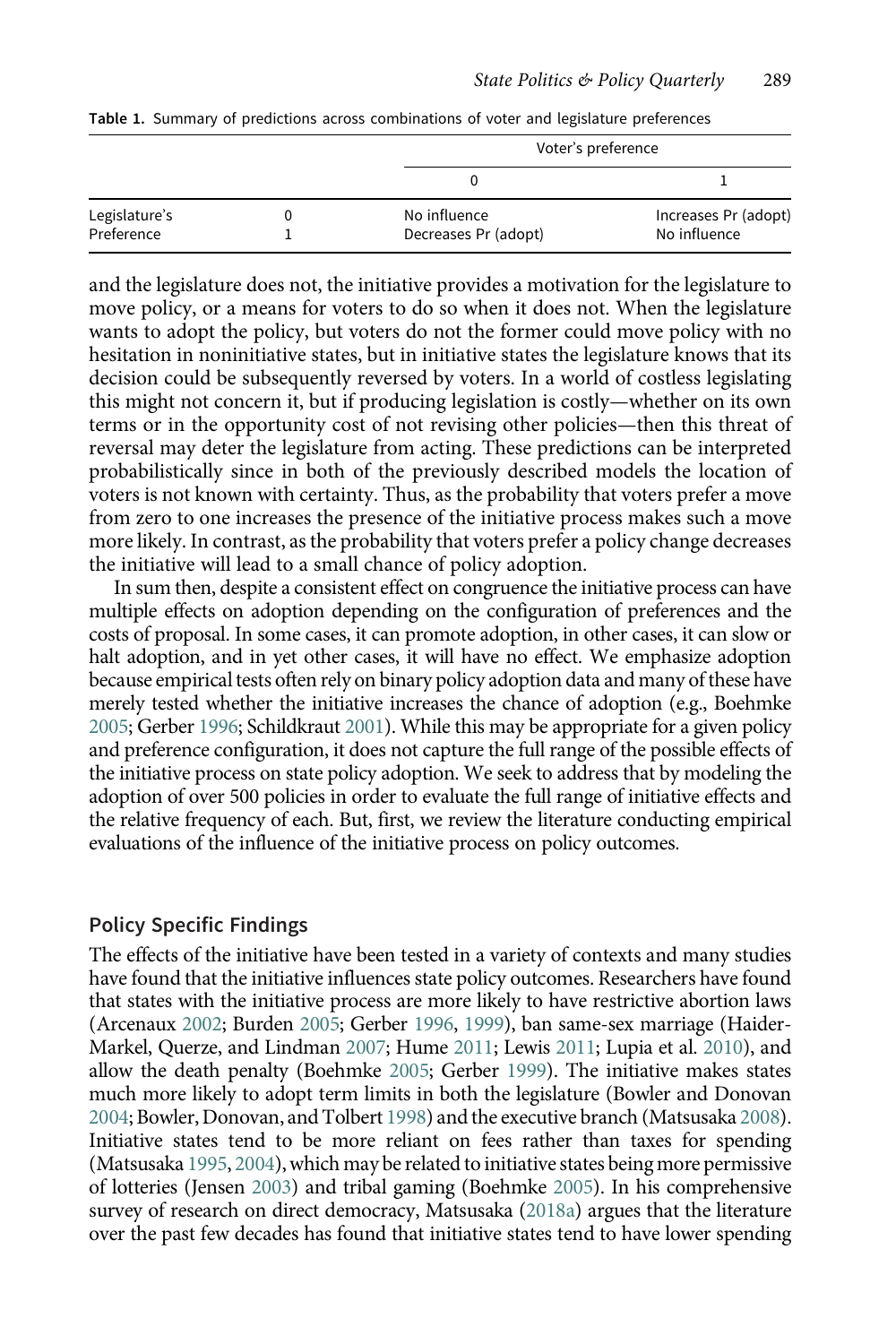and taxation levels, more conservative social policies, and are more likely to have policies congruent with public preferences. These effects are not constant: in earlier eras, the initiative process increased spending levels in the states (Matsusaka [2004](#page-20-0)).

At the same time, a second group of studies finds the initiative has no effect on policy outcomes. Early research on fiscal policy finds that states with the initiative process do not differ in state spending and taxation levels compared to noninitiative states (Camobreco [1998;](#page-19-0) Lascher, Hagen, and Rochlin [1996\)](#page-19-0). More recently, scholars have evaluated the initiative's influence on policy liberalism to move beyond policy specific findings and evaluate whether the initiative changes state policies in the aggregate. Using this approach, Monogan, Gray, and Lowery [\(2009\)](#page-20-0) find no evidence that the initiative moves policy liberalism closer to public preferences. Caughey and Warshaw ([2017](#page-19-0)) use a similar approach and find that the initiative does not alter responsiveness when measured from an aggregate, policy-liberalism perspective. A null relationship is also found at the municipal level (Tausanovitch and Warshaw [2014](#page-20-0)). Others have critiqued this approach because measures of the public and policy are not typically on the same scale, so researchers cannot know the relative location of actors and identify the initiative's conditional effect (Matsusaka [2001,](#page-20-0) [2018a](#page-20-0)). Scholars can identify differences in policy outcomes between initiative and not states using continuous measures, but will not be able to identify the extent to which policy is moving closer (or farther) to public preferences without policy and opinion being on the same scale. Additionally, if the initiative makes policies more liberal in some states, but more conservative in others, scholars may misidentify the initiative as having no effect on policy, when in fact it has counterbalancing effects.

Others have tried to address some of the concerns examining responsiveness in general by developing measures of pubic opinion on specific policies to evaluate whether policies are congruent with opinion. Rather than using a continuous measure of the relative location of actors, scholars measure whether policy is aligned with the majority public opinion. Lax and Phillips [\(2009\)](#page-19-0) first focus on gay rights and then expand to multiple policy areas (Lax and Phillips [2012\)](#page-19-0) and find no relationship between the initiative process and policy congruence. Matsusaka [\(2010\)](#page-20-0), on the other hand, finds higher rates of policy congruence in initiative states on 10 policy issues. Matsusaka [\(2018a](#page-20-0)) examines the divergent findings through a replication of Lax and Phillips's [\(2012\)](#page-19-0) results and finds that initiative states have higher levels of congruence on some issue areas, but not others.

Since the theoretical literature on direct democracy indicates that its effects depend on the institutional and political environment, these differences in findings may simply reflect this expected heterogeneity. The diffusion of recreational marijuana began with high-profile ballot initiatives in Colorado and Washington. In contrast, Vermont is currently the only noninitiative state to adopt recreational marijuana as of 2019 (NCSL 2019). This examples illustrates how the initiative process can push states to adopt a new policy when public opinion favors it, but the legislature remains cautious. In contrast, initiatives and popular referendum can also be used to block policy change, as activists have successfully demonstrated in recent years for labor policies. In 2011, voters supported a popular veto referendum on SB 5 in Ohio in 2011 and then again in 2018 with Prop A in Missouri.<sup>4</sup> In both

<sup>4</sup> [https://www.sos.state.oh.us/elections/election-results-and-data/2011-elections-results/state-issue-2-novem](https://www.sos.state.oh.us/elections/election-results-and-data/2011-elections-results/state-issue-2-november-8-2011/) [ber-8-2011/](https://www.sos.state.oh.us/elections/election-results-and-data/2011-elections-results/state-issue-2-november-8-2011/) and <https://www.sos.mo.gov/elections/petitions/2018BallotMeasures>, respectively. Interestingly,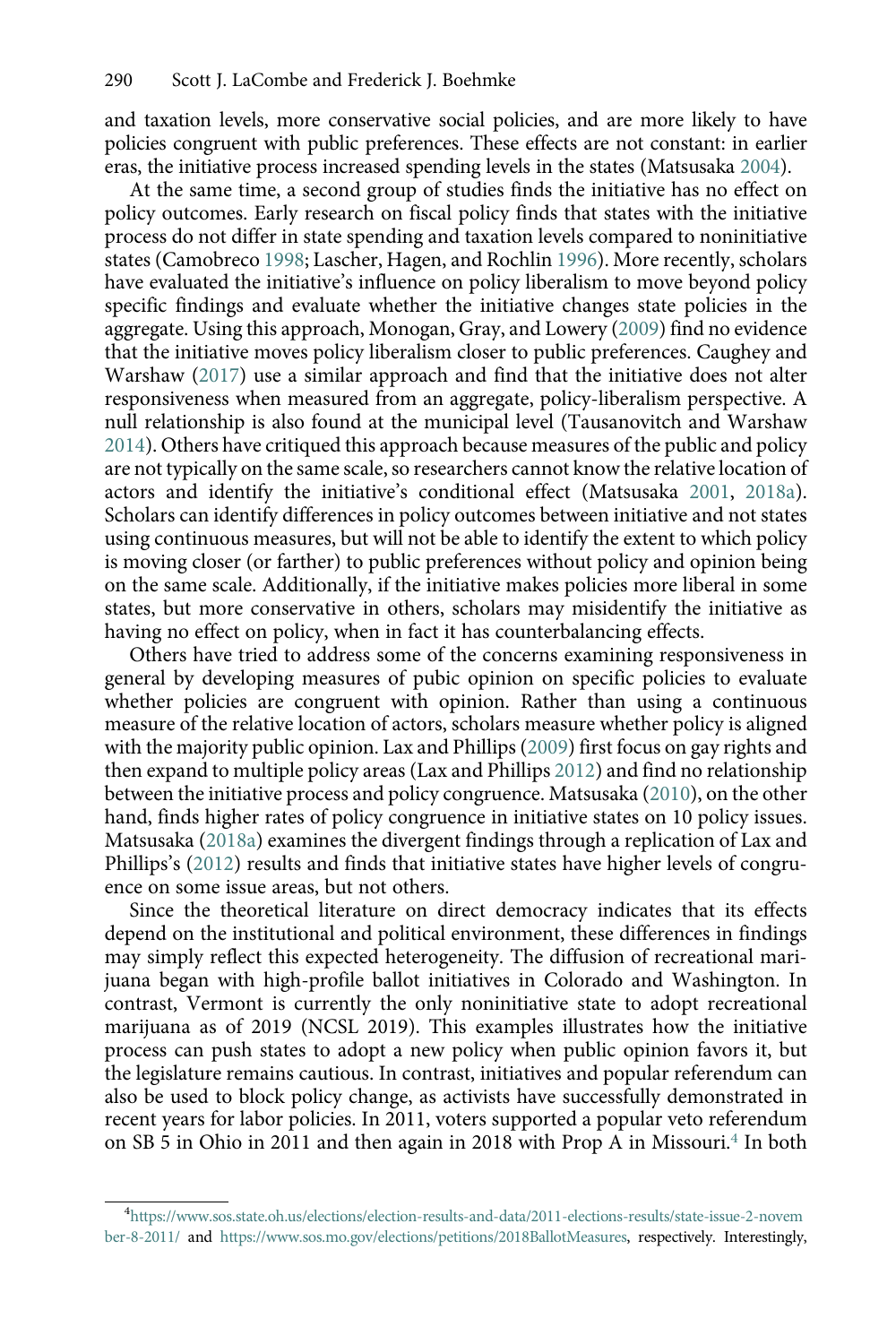cases, voters collected signatures to override the state government and prevent new policies reforming collective bargaining and right to work legislation, respectively. These successful measures sent strong signals to elites that they were out of step with voters on labor laws. On both medical recreational marijuana and labor laws, the elites were out of step with public opinion. For the case of marijuana legislation, the initiative made states more likely to adopt a policy, whereas in the case of labor laws, the initiative prevented elites from moving the status quo. While these examples highlight the potential for the initiative to have heterogeneous effects, evaluating the effect of the initiative process requires calculating its effects across a wide range of policies. Yet, despite the rich tradition of research in direct democracy, to our knowledge, no study has tested the effect of ballot initiatives on a large number of policies. Only a few studies (Lax and Phillips [2012;](#page-19-0) Matsusaka [2010](#page-20-0)) use more than a handful of policies to test the policy effects of direct democracy. A systematic study of hundreds of policies can allow us to identify the average effect of ballot initiatives on policy innovation, and the measure the heterogeneous effect of the initiative process in a single, unified sample.

#### Policy Database and Pooled Event History Analysis

To identify the heterogeneous effect of the initiative process across a large sample of policies, we draw on the SPID database (Boehmke et al. [2018](#page-19-0)). SPID records state policy adoptions over the last 200 years for over 700 policies and has broad and fairly representative coverage of policy topic areas including criminal justice, health, education, commerce, and civil rights (Boehmke et al. [2019](#page-19-0)). It incorporates policies that have widely diffused to all 50 states as well as policies that have only diffused to a few states. SPID therefore provides a systematic set of policies with which to evaluate the relationship between the initiative process and policy adoption. Given limitations arising from our control variables, we restrict our analysis to observations between 1972 and 2014, resulting in 546 policies and 12,164 policy adoptions across the 50 US states.<sup>5</sup> To our knowledge, this is roughly 10 times larger than the current largest multiple-policy analysis of the initiative's effect (Lax and Phillips [2012\)](#page-19-0).

The literature on policy adoption and diffusion has employed Event History Analysis (EHA) for nearly three decades since Berry and Berry [\(1990\)](#page-18-0) applied it to study the adoption of state lotteries. It is appropriate for examining the binary decision of whether to adopt or not to adopt a policy (Box-Steffensmeier and Jones [2004](#page-19-0)). Failing to incorporate the timing of policy change into models evaluating the effect of the initiative process (or any other factors) risks drawing faulty conclusions. For example, if initiative states adopt a given policy more quickly than other states, cross-sectional analyses done early on will find a large effect, whereas those done later will find a smaller effect, if any, as more noninitiative states adopt. Further, failing to

Missouri highlights the potential heterogeneity of the initiative because conservative activists are now working to place an initiative for Right to Work on the ballot in November 2020. If successful, then popular referendums and initiatives would block policy change in 2018 then force policy change in 2020.

 $\rm{^{5}The}$  number of adoptions in the remaining policies ranges from 2 to 50. We include any policy that starts diffusing in 1972 as well as policies that started before 1972 if they have at least 20 observations from 1972 on and at least one adoption each by initiative and non-initiative states. Models were also estimated using only policies that began diffusion in 1972 or later.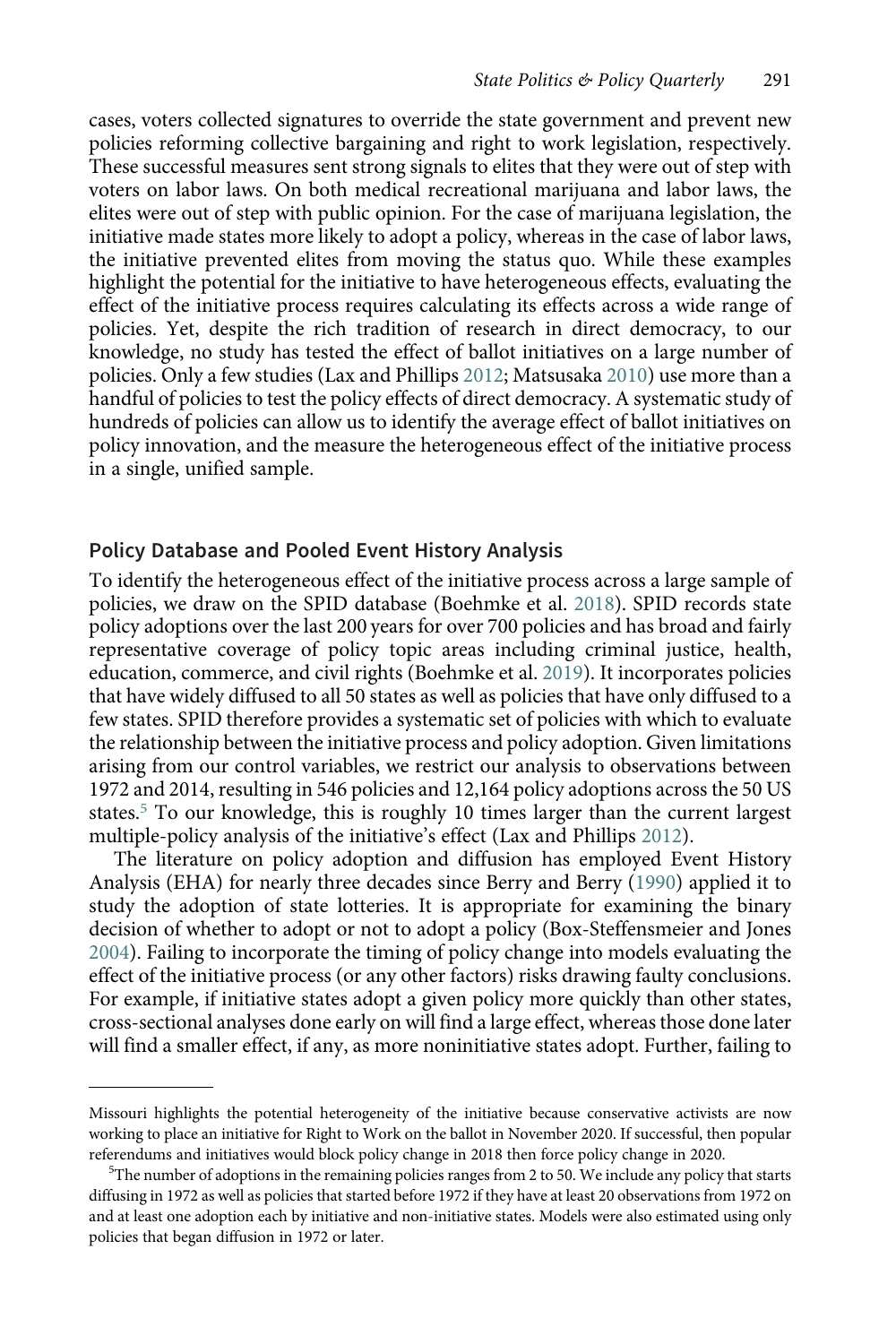account for how the initiative and other covariates change over time can lead to misattribution of effects. The literature on the effect of the initiative has often employed such cross-sectional approaches (e.g., Gerber [1999](#page-19-0); Lascher, Hagen, and Rochlin [1996\)](#page-19-0), but some studies have utilized EHA (Boehmke [2005;](#page-18-0) Schildkraut [2001\)](#page-20-0).

EHA was designed to study the timing of adoption of a single event, but our analysis of the SPID data includes hundreds of policies. In order to account for differences in the determinants of adoption across these polices, especially for the initiative process, we turn to a recent variant of EHA, PEHA. PEHA joins multiple policies into one model to leverage the common features of adoption across policies while also providing opportunities to capture heterogeneity across policies (Kreitzer and Boehmke [2016](#page-19-0)). Casting PEHA as a multilevel model offers a variety of ways to account for heterogeneity across policies or states. Of most interest here, differences across policies can be permitted by random or fixed effects, random coefficients, or with explicit interactions (Kreitzer and Boehmke [2016\)](#page-19-0). In contrast to standard EHA models, the unit of analysis is statepolicy-year, so the dependent variable is the probability a state adopts a particular policy in a given year (adoption is a binary indicator). Similar to standard EHA, a policy does not enter the dataset until the first state adoption of that policy. Once this occurs, all nonadopting states enter the risk set and with the adoption variable coded zero until the year they adopt the policy. After adoption, all future state-policy-year observations are dropped as the state is no longer at risk of adopting the policy.

Our analysis of the data proceeds in three steps corresponding to increasingly heterogeneous PEHA specifications. Our first models assume a consistent, homogeneous effect of the initiative process across policies. This allows us to recover an estimate of the average effect across policies: does the initiative generally tend to increase, decrease, or not influence the rate of policy adoption? This effect is of interest since it captures the overall net effect of the initiative process. Since theoretical accounts suggest a heterogeneous effect, we then allow the effect of the initiative to vary randomly across policies via a random coefficient. With this specification, we can identify the average effect of the initiative across hundreds of policies as well as the variation of this effect across policies. These quantities allow us to explicitly test for heterogeneity and then examine the estimated distribution to determine its range across policies. Finally, we allow the effect of the initiative process to vary with voter ideology. We do so both with separate EHA models and via a PEHA model that allows for three distinct effects of the initiative-ideology interaction: one for policies favored by conservative states, one for those favored by liberal states, and one for policies with no apparent ideological appeal. We do this to determine whether the initiative merely changes the average baseline chance of adoption or whether it enhances the effect of public opinion. A single interaction across all policies would tend to average out such differences if they depend on the ideological appeal of a given policy.

Our primary variable for testing these effects is a binary indicator that distinguishes between initiative and noninitiative states,<sup>6</sup> but we include additional variables to account for differences in the initiative process across states. To test the modifying effects of the costs of qualifying and passing a measure, we include the signature requirement for qualification and an indicator for geographic distribution

<sup>&</sup>lt;sup>6</sup>In our reported specifications we include Illinois as an initiative state. Given how restrictive and rarely used its process is, we have also run models treating Illinois as a non-initiative state. The results and conclusions are almost identical.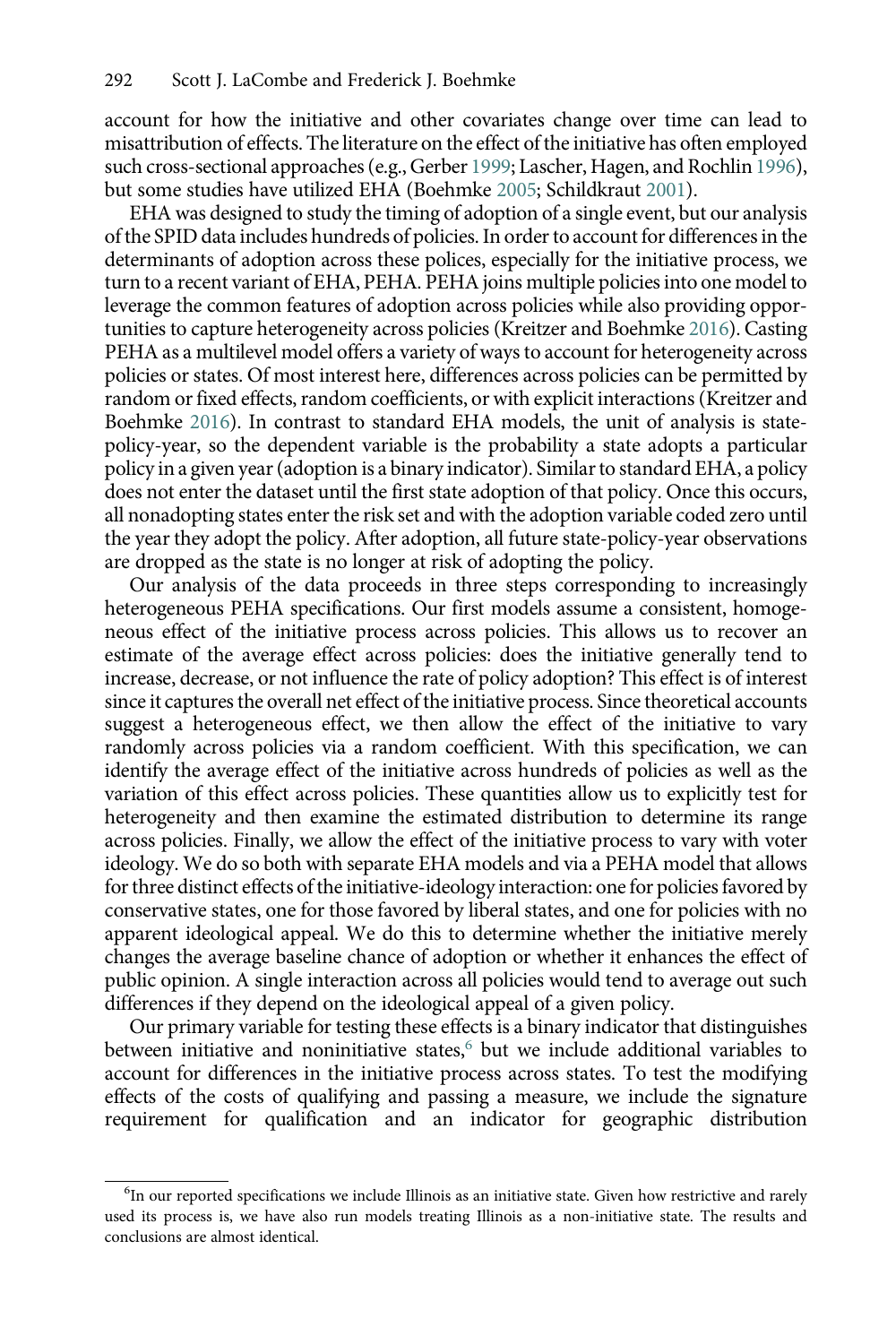requirements, both taken from the *Book of the States*. The signature requirements variable is an average of the constitutional and statutory initiative signature requirements, if states permit both. The lower the signature requirements, the easier it is for proponents to place an initiative on the ballot, making the threat of initiatives stronger and more credible. We expect the effect of signatures and distribution requirements to work in the opposite direction of the binary initiative indicator: a positive indicator should match with a negative effect of these cost variables that reduces the former toward zero. We include these institutional features themselves rather than a measure of the number of ballot items since we want to test both the direct and indirect effects of the initiative on policy. Since the indirect effect operates without producing ballot measures, we would not capture it by counting ballot items.<sup>7</sup>

We also include a series of controls common in the policy adoption literature. These fall into two categories: internal and external determinants. Internal determinants typically seek to capture the presence of resources that allow states to explore and adopt new policies (Berry and Berry [1990\)](#page-18-0) as well as policy-specific measures of policy demand or need. Given our wide range of policies, we focus on variables related to resources and need such as total population, state income per capita, unified party control, and both dimensions of legislative professionalism from Bowen and Greene (Bowen and Greene [2014\)](#page-19-0). The first dimension of legislative professionalism is similar to Squire's ([2007\)](#page-20-0) index of legislative professionalism and high levels are associated with high salaries. The second dimension captures differences among professionalized legislatures with high values indicating an emphasis on legislator resources (such as staff) and low values indicating professionalized states with relatively long legislative sessions. We also include measures of change in population and change in income to capture that quickly growing state may be more innovative to adapt to changing economic and social conditions. We also include a measure of change in party control of a state as an incoming party may try to implement a new policy agenda to reflect their partisan preferences. To capture public ideology, we use Caughey and Warshaw's [\(2018\)](#page-19-0) measure of citizen social policy liberalism.<sup>8</sup> The measure of public liberalism was generated from over 1.5 million survey responses on hundreds of topic areas to create dynamic state-year estimates for the entire time period. Since we expect ideology to have differing effects across policies (even when not incorporated into the effect of the initiative process) we follow Kreitzer and Boehmke ([2016](#page-19-0)) by including a random coefficient for ideology. Lastly, we include a measure for unified control of state governments to account for the potential advantage of single-party control for moving the policy status quo (Klarner [2013](#page-19-0)).

Studies of policy diffusion have long acknowledged that states look to each other when determining what legislation to pass (Walker [1969](#page-20-0)). While not the focus of this study, we want to control for such forces in explaining adoption in order to estimate the effect of the initiative process. Policy diffusion scholars have identified geographic contiguity as a strong proxy for the social learning and economic competition forces that underlie diffusion (Berry and Berry [1990](#page-18-0); Mooney [2001](#page-20-0); Walker [1969](#page-20-0)). Since initiative states exhibit positive spatial clustering, we want to rule out diffusion via contiguity as a cause of changes in adoption timing in initiative states. However,

 $^7$ And, as we show in our supplemental materials, even if we do add frequency of use into our models it does not matter above and beyond the institutional features already accounted for. <sup>8</sup>

 $8$ We estimated models using both social and economic liberalism. Both measures produced the similar conclusions. We choose social liberalism because it represented more observations in our data (60%).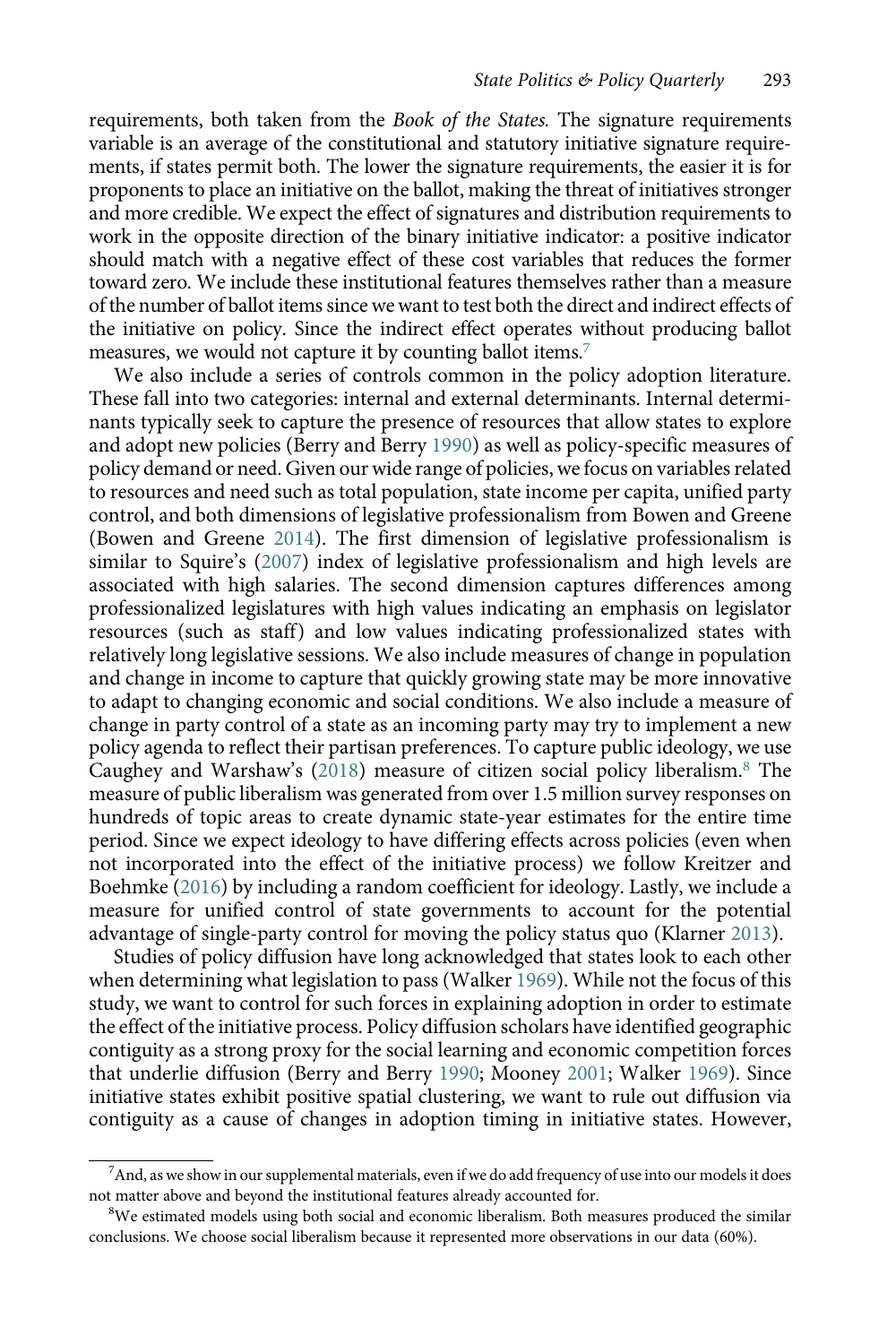recent research finds that contiguity is an insufficient measure for representing all ties between states and identifies a broader latent diffusion network that reflects state political and demographic similarity more so than contiguity (Desmarais, Harden, and Boehmke [2015\)](#page-19-0). As with contiguity, we measure the influence of these persistent diffusion ties with a count of adoptions by connected states. Following Boehmke et al. ([2017\)](#page-19-0), we apply the decay parameter implied by the latent network estimates such that recent adoptions by a state's sources matter more than preceding adoptions.

In addition to these substantive and theoretically-motivated variables, we include additional controls for time and policy differences. We account for time trends in two ways: an overall time effect via year fixed effects and duration dependence with a cubic polynomial of the duration for which a state has been at risk of adopting a policy. We initially model policy differences through random effects before moving to fixed effect specifications, which make it easier to model and interpret heterogeneity in the effect of the interaction between the initiative and ideology across policies. In contrast to the fixed effects specifications, random effects are assumed to be independent from the included covariates and the policy-state-year errors, but we note that using fixed effects for these initial models did not meaningfully change the results.<sup>9</sup>

## Pooled Event History Analysis of Initiative's Effect Average Effect of the Initiative

[Table 2](#page-10-0) reports the results from our first series of PEHA models. All include random coefficients by policy for citizen ideology to account for the different effect of ideology across policies. The first two models capture the average effect of the initiative across policy areas while the second two models account for heterogeneity in this effect through a random coefficient for the initiative process indicator. The first model tests our first two hypotheses with controls for the initiative process and the signature requirement. The second model adds in the presence of a distribution requirement. Both show positive and significant effects for the presence of the initiative process, and negative and significant coefficients for the cost of proposal variables (we use  $\alpha =$ 0:01 as our significance level for all tables). We run these models separately to highlight the effect of the distribution requirement, which has been shown to greatly affect initiative use but has rarely, if ever, been included in studies of the effect of the initiative process on policy outcomes. We find a large and negative effect that reduces much of the influence of the initiative. Further, adding this variable increases the coefficient for the initiative process since it now captures its influence among states without distribution requirements. We interpret these results substantively in a moment, but first note that the control variables largely perform as expected, with internal variables measuring change in population and a new party taking control increasing the probability of adoption and those for external forces indicating positive and significant state-to-state diffusion.<sup>10</sup>

 $^{9}$ We attempted to implement a Hausman test to explicitly evaluate the suitability of random effects, but its assumptions were not met (the standard errors of some of the coefficients in the fixed effects model were smaller than those from the random effects model). Further, we also note that we had to run the fixed effects

model with indicator variables since the conditional logit version did not converge after 1000 iterations. <sup>10</sup>The notable exception for the controls is that legislative professionalism is negatively associated with policy adoption. While unexpected, it should be noted that this finding is consistent with other pooled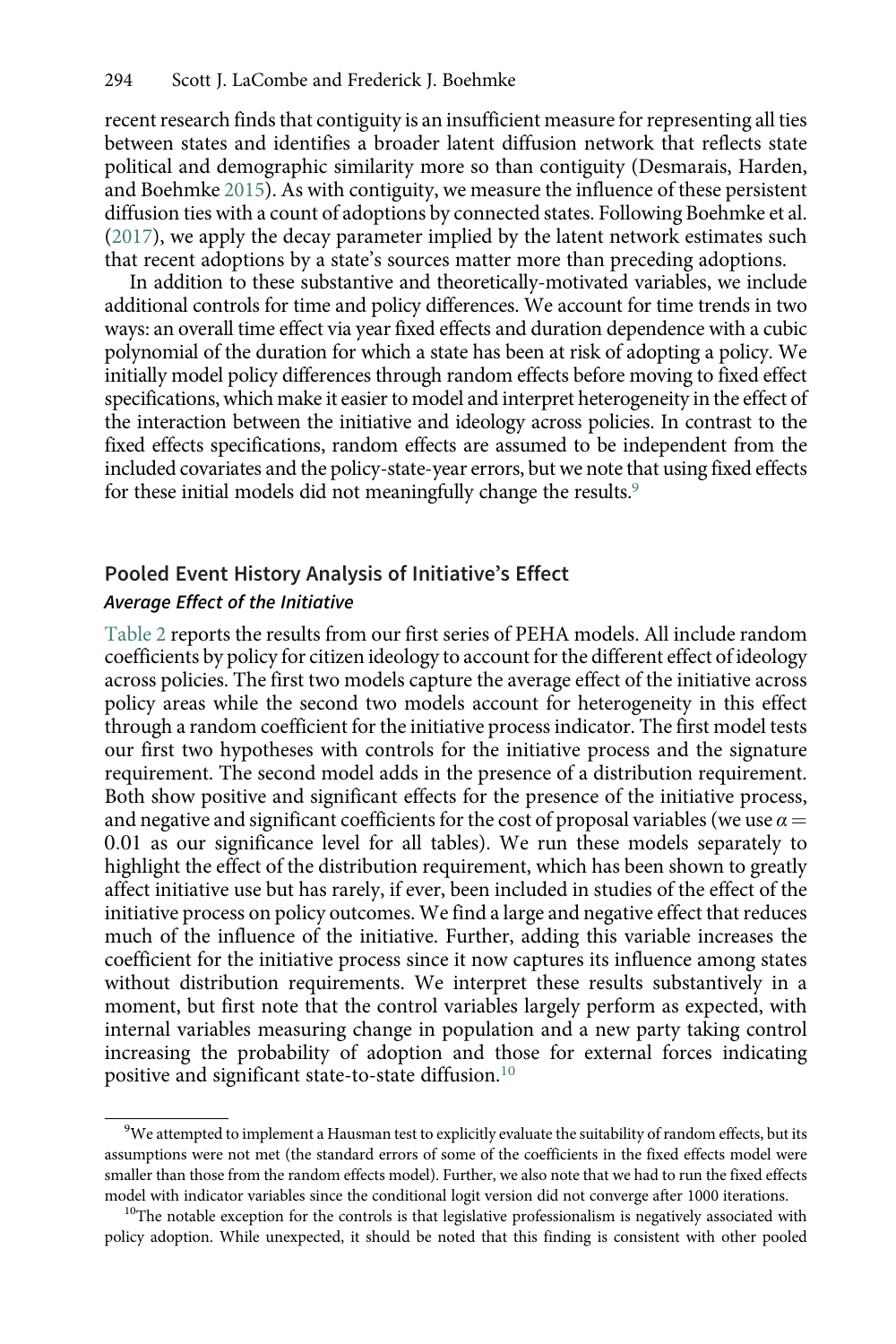| Initiative process                                         | $0.2087*$              | $0.2684*$              | 0.0546                | $0.2663*$                     |
|------------------------------------------------------------|------------------------|------------------------|-----------------------|-------------------------------|
|                                                            | (0.0505)               | (0.0519)               | (0.0261)              | (0.0538)                      |
| Signatures-average                                         | $-0.0170*$<br>(0.0055) | $-0.0155*$<br>(0.0055) |                       | $-0.0167*$<br>(0.0055)        |
| Distribution requirements                                  |                        | $-0.1399*$<br>(0.0311) |                       | $-0.1430^{\star}$<br>(0.0312) |
| Latent decay                                               | $0.1416*$              | $0.1413*$              | $0.1414*$             | $0.1413*$                     |
|                                                            | (0.0065)               | (0.0065)               | (0.0065)              | (0.0065)                      |
| Contiguity                                                 | $0.1498*$              | $0.1503*$              | $0.1481*$             | $0.1481*$                     |
|                                                            | (0.0095)               | (0.0095)               | (0.0096)              | (0.0096)                      |
| Public liberalism                                          | $0.1530*$              | $0.1382*$              | $0.1610*$             | $0.1368*$                     |
|                                                            | (0.0305)               | (0.0307)               | (0.0303)              | (0.0307)                      |
| Unified control                                            | $-0.0092$              | $-0.0084$              | $-0.0000$             | $-0.0059$                     |
|                                                            | (0.0230)               | (0.0230)               | (0.0230)              | (0.0231)                      |
| Real income per capita                                     | $-0.0563$              | $-0.0360$              | $-0.0601$             | $-0.0385$                     |
|                                                            | (0.0260)               | (0.0264)               | (0.0260)              | (0.0265)                      |
| Legislative Prof-Dim 1                                     | $-0.0757*$             | $-0.0827*$             | $-0.0795*$            | $-0.0830*$                    |
|                                                            | (0.0216)               | (0.0216)               | (0.0215)              | (0.0217)                      |
| Legislative Prof-Dim 2                                     | 0.0258                 | 0.0232                 | 0.0193                | 0.0230                        |
|                                                            | (0.0129)               | (0.0130)               | (0.0128)              | (0.0130)                      |
| Duration                                                   | $-0.0148*$             | $-0.0148*$             | $-0.0136*$            | $-0.0135*$                    |
|                                                            | (0.0051)               | (0.0051)               | (0.0051)              | (0.0051)                      |
| Duration squared                                           | 0.0002                 | 0.0002                 | 0.0002                | 0.0002                        |
|                                                            | (0.0001)               | (0.0001)               | (0.0001)              | (0.0001)                      |
| Duration cubed                                             | $-0.0000$              | $-0.0000$              | $-0.0000$             | $-0.0000$                     |
|                                                            | (0.0000)               | (0.0000)               | (0.0000)              | (0.0000)                      |
| Population                                                 | 0.0557                 | 0.0566                 | $0.0685*$             | 0.0580                        |
|                                                            | (0.0250)               | (0.0250)               | (0.0247)              | (0.0251)                      |
| Change population                                          | 2.8861*                | 2.7680*                | $2.7835*$             | $2.8251*$                     |
|                                                            | (0.9461)               | (0.9456)               | (0.9466)              | (0.9480)                      |
| Change income                                              | $-0.1032$              | $-0.1275$              | $-0.0954$             | $-0.1279$                     |
|                                                            | (0.1367)               | (0.1362)               | (0.1372)              | (0.1364)                      |
| Change in party                                            | $0.1711*$              | $0.1627*$              | $0.1669*$             | $0.1627*$                     |
|                                                            | (0.0437)               | (0.0437)               | (0.0437)              | (0.0438)                      |
| Constant                                                   | $-2.9363*$             | $-2.9313*$             | $-2.9530*$            | $-2.9231*$                    |
|                                                            | (0.1913)               | (0.1914)               | (0.1912)              | (0.1913)                      |
| Policy level random effects                                |                        |                        |                       |                               |
| Var (constant)                                             | $1.2728*$              | 1.2745*                | 1.2360*               | 1.2386*                       |
|                                                            | (0.0925)               | (0.0926)               | (0.0939)              | (0.0941)                      |
| Var $(\beta_{\text{Ideology}})$                            | $0.2206*$              | $0.2222*$              | $0.2204*$             | $0.2222*$                     |
|                                                            | (0.0208)               | (0.0210)               | (0.0208)              | (0.0210)                      |
| Var $(\beta_{\text{Initiate}})$                            |                        |                        | $0.0490*$<br>(0.0163) | $0.0519*$<br>(0.0165)         |
| Cov (constant, $\beta_{\text{Ideology}}$ )                 | $-0.0634$              | $-0.0643$              | $-0.0480$             | $-0.0478$                     |
|                                                            | (0.0318)               | (0.0319)               | (0.0319)              | (0.0320)                      |
| Cov (constant, $\beta_{\text{Initiating}}$ )               |                        |                        | 0.0390<br>(0.0298)    | 0.0399<br>(0.0300)            |
| Cov $(\beta_{\text{Ideology}}, \beta_{\text{Initiating}})$ |                        |                        | $-0.0286$<br>(0.0132) | $-0.0308$<br>(0.0134)         |
| Observations                                               | 311,999                | 311,999                | 311,999               | 311,999                       |

<span id="page-10-0"></span>Table 2. Pooled event history analysis (PEHA) of the effect of the initiative process on policy adoption

Note: PEHA includes 594 policies with policies as the group level and fixed effects for year.  $*_{p < 0.01.}$ 

diffusion models that have found either a null or negative effect of legislative professionalism in predicting policy adoption (Bricker and LaCombe [2020;](#page-19-0) Mallinson [2021\)](#page-20-0).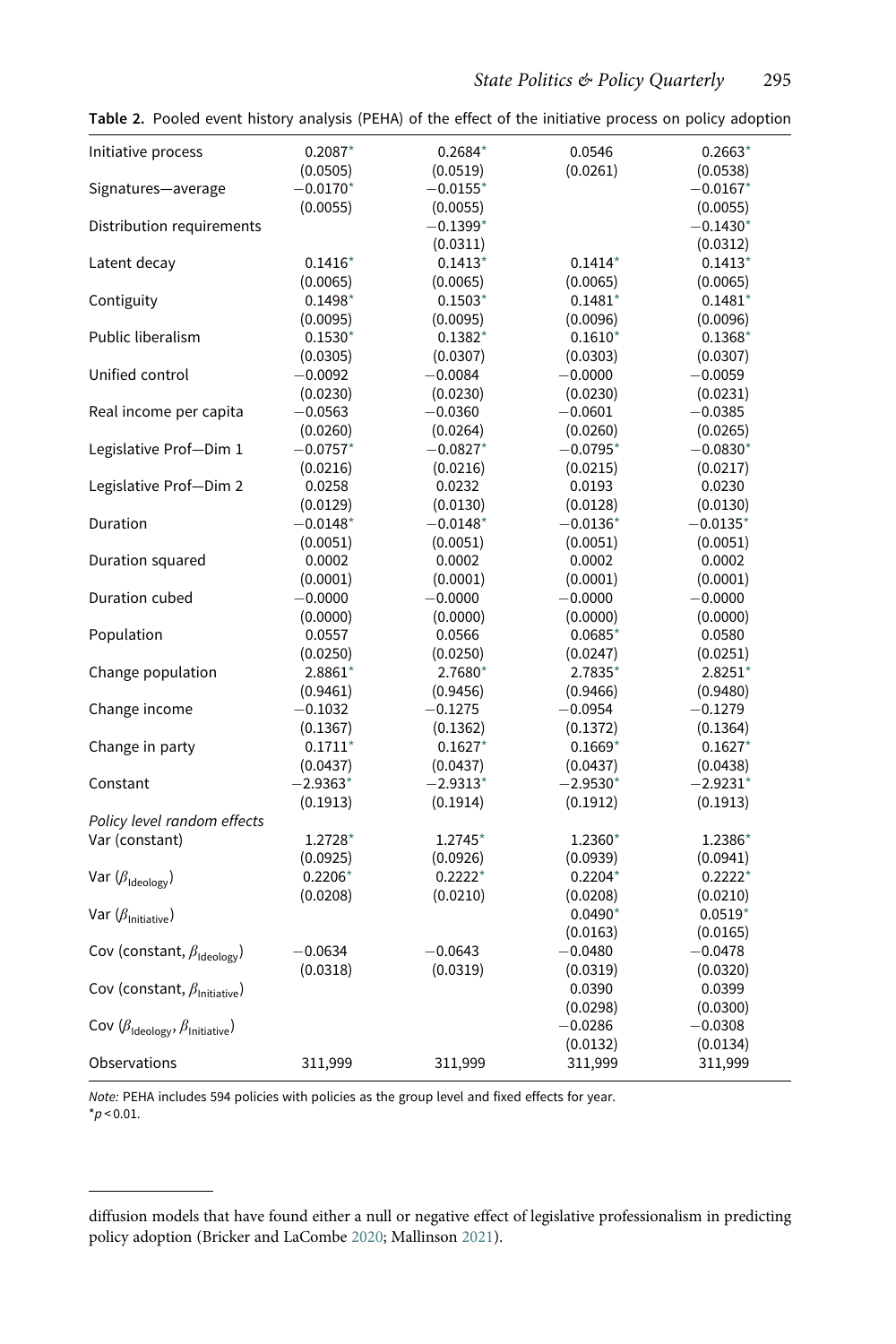

Figure 1. Marginal effect of the initiative process by signature and distribution requirements.

Note: Plot depicts the marginal effect of the initiative process on the latent scale of the probability of adoption:  $\beta_I + \beta_{\text{Sigs}} \times \text{Sigs} + \beta_{\text{Dist}} \times \text{Dist}$ . Shaded area represents a 95% confidence interval. Bar plot depicts the joint distribution of signatures and distribution requirement.

Fully interpreting the influence of the initiative process requires accounting for the multiple variables that measure its effect. To that end, Figure 1 plots the combined effect of the initiative process across the range of signature requirements and for a hypothetical state with and without a distribution requirement. The plot on the left shows the effect on the latent variable scale and its 95% confidence interval for nondistribution requirement states. This effect stays positive over all values of the signature requirement variable and the confidence interval excludes zero up to a requirement of about 14%. As the bar plot of the joint distribution of signature and distribution requirements shows, nearly all of the state-year observations for these states fall below 14%. The plot on the right conveys very different results. In states with distribution requirements, the effect of the initiative process as a whole is positive until signatures reach 8% but its 95% confidence interval only excludes zero when signatures are either below one or above 13%.

While these results provide evidence that the initiative has a statistically significant average effect across policies, we also want to evaluate the substantive effect of the initiative process. To do so, we ran a series of predicted value and first difference calculations based on the second model.11 These calculations put the probability of adoption without the initiative process at 5.6% and the probability of adoption with a 5% signature requirement and no distribution requirement at 6.7%; that drops to 6.3% when we set signatures to 10%. Adding a distribution requirement leads to corresponding probabilities of 5.8% and 5.4%, respectively. The latter results confirm Figure 1's indication of a reduction in the probability of adoption for the one in 10 initiative states with a distribution requirement and high signature requirements.

 $11$ We calculated the effect of the initiative by varying signature requirements from 0% to 15% with and without a distribution requirement (the maximum observed value in the data set). Other variables were set at their median values of the estimated sample data and we set the year to 2012, which had a moderate coefficient among the year indicators. We drew 1000 values of the parameters from their estimated distribution and then for each value we further drew 300 draws of the random effects to account for the uncertainty of their variance estimate. We then calculated the mean probability of adoption for each scenario.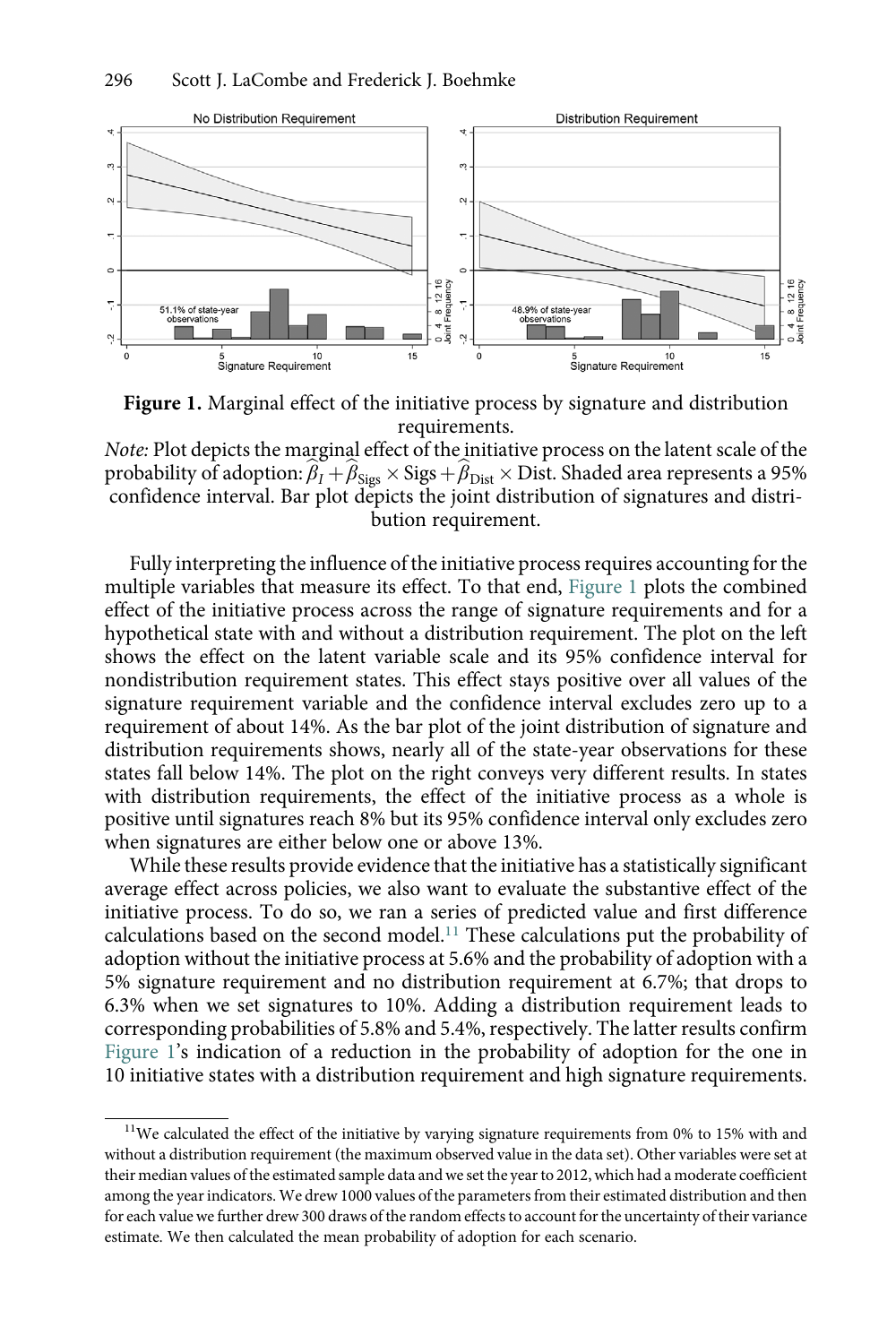For the other 90% the first difference corresponds to a fairly sizable 10%–20% increase relative the baseline in states without a distribution requirement. Additionally, this represents a single-year effect that will accumulate over successive years—as well as across states via diffusion effects—so a modest gap in the first year grows to become even more substantively important over multiple years measured by the cumulative probability of adoption.

The next two models allow for heterogeneity in the estimated effect of the initiative process across policies by estimating a random coefficient by policy for the initiative indicator variable. This provides an estimate of the mean of the coefficient, but also provides an estimate of how much this effect varies across policy areas; together, these two parameters describe the distribution of the initiative's effects across policies. As before, the random coefficients are assumed to be independent from the included covariates and errors; in a subsequent analysis we models these differences with fixed effects. In the first specification we omit the signature and distribution requirement variables to simplify interpretation of the random coefficient. In this and the next model that includes them, the initiative continues to exhibit a positive coefficient. The magnitude shrinks in the first model—this is as expected since the indicator has to capture the average effect rather than the effect with a signature requirement of zero and no distribution requirement. The variance component for the model with signature and distribution requirements reveals a substantively and statistically significant variation in the estimated coefficient across policies with a large effect relative to the fixed coefficient. A 95% confidence interval for the distribution of the initiative coefficient across policies ranges from  $-0.14$  to 0.71 in the fourth model.

With considerable evidence that effect of the initiative differs from zero and varies across policies, we want to take a moment to address the possible endogeneity of the initiative process itself. Prior studies have, after all, examined the adoption of the initiative process (Smith and Fridkin [2008](#page-20-0)) just as we study the adoption of other polices. If innovative states adopt the initiative process as they do other policies, then perhaps it is not the initiative process itself that affects policy adoption in our models, but some other, unmeasured factor(s). The literature has not found an easy way to address this problem given little variation in the presence of the initiative process within states, but we identify some strategies relevant to our application. First, the vast majority of initiative states added the process in the first quarter of the 20th century whereas the data from our analysis comes 50–100 years later. We therefore suspect that states have changed substantially over that time period and that innovativeness in the early 1900s is unrelated to innovativeness half a century later. The data support this intuition: the correlation in the SPID data between dynamic policy innovativeness and its 50-year lag is-0.02. Second, if we account for innovativenessfrom the early 1900s in our PEHA models it does not predict adoption nor does it change our findings about the effect of the initiative process.<sup>12</sup> Third, we also ran models that excluded combinations of the five initiative states that adopted after 1924. Except for some results for the signatures variable, these models produced similar results to those reported here.<sup>13</sup>

 $12$ We did this in two ways. First, we included SPID's static innovativeness scores for all states for the period 1912–1958. Second, since this covers a broad time period, we used the raw SPID data to calculate average dynamic innovativeness for initiative states in the 20 years prior to adopting the initiative process. Since noninitiative states have no such period we set this variable to zero for them.<br><sup>13</sup>The five states are AK, FL, IL, MS, and WY. Excluding combinations of these occasionally produced an

insignificant coefficient for signatures that was sometimes positive, in particular when we excluded WY,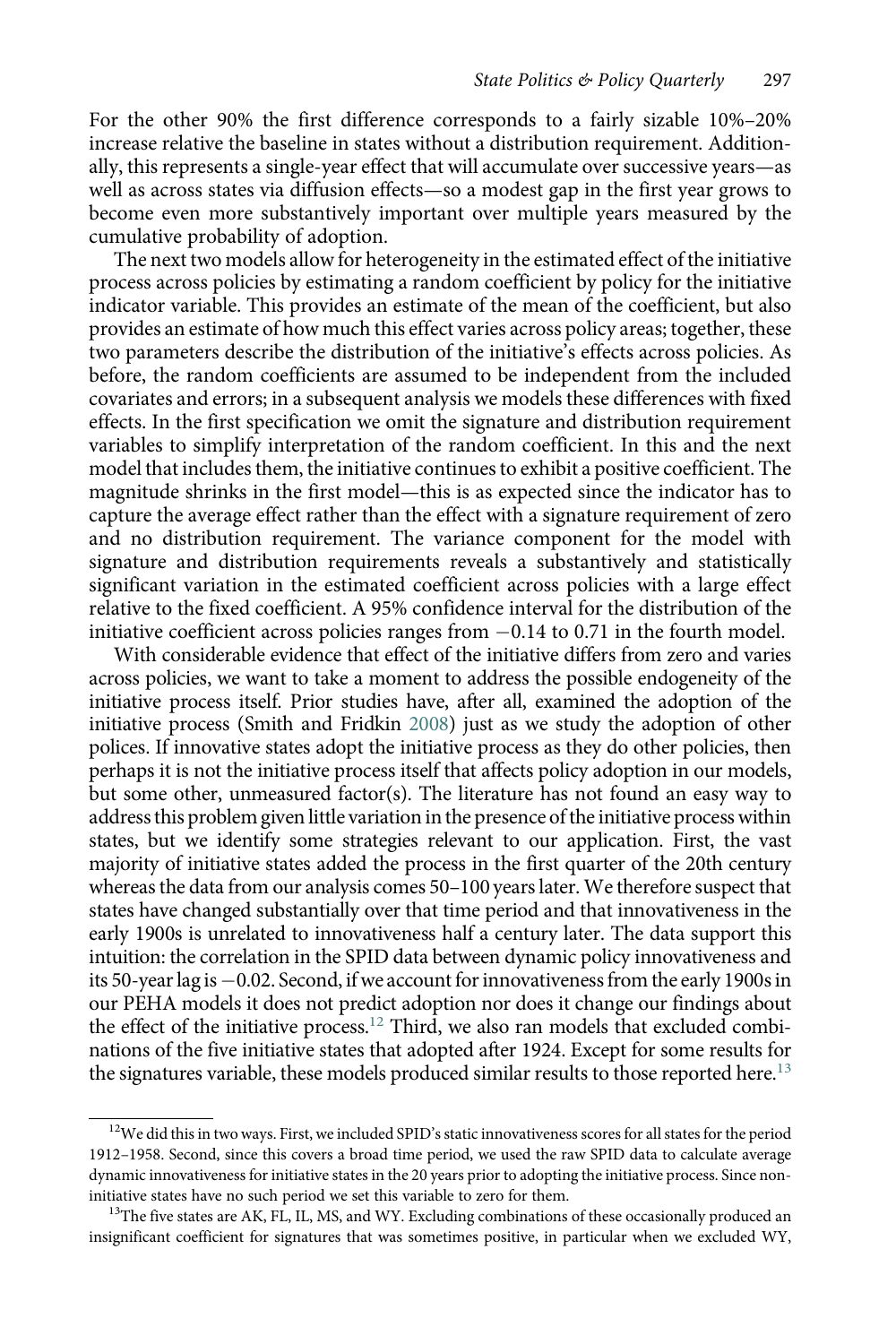#### Initiative Heterogeneity Based on Ideology

Our next approach seeks to unpack the heterogeneity we observe in the effect of the initiative across polices by focusing on how the initiative can moderate the effect of ideology on policy adoption. As discussed earlier, the initiative has the potential to increase ideological congruence between the public and state policy. While we do not have measures of ideal points for all relevant actors, we can evaluate the effect of ideology on the probability of adoption, and how the initiative may moderate that effect. If a state's policies are too conservative for the public, then the initiative should strengthen the effect of public liberalism on the probability of adoption as it pushes the state to become more in line with the public. Depending on the configuration of preferences, the initiative has the potential to strengthen or weaken the effect of ideology on policy adoption.

This conditional effect of the initiative is traditionally evaluated in the literature with an interaction between the initiative process indicator and an included measure of public preferences. When the initiative indicator differs from zero, this provides evidence that initiative states adopt a policy at a greater or lower rate than noninitiative states. When the coefficient on the interaction differs from zero, this provides evidence that the presence of the initiative process alters policy responsiveness. Since our analysis includes hundreds of policies, applying this approach would almost surely not work: if the initiative leads to a greater adoption rate for liberal states for some policies and for conservative states for other policies then the average effect may be zero. We therefore need to adapt this approach for the PEHA context.

We do so in two ways. First, we mimic the results of separate EHA models by estimating different coefficients for each policy for the initiative, ideology, and the interaction of two. We do so by interacting these variables with a set of policy fixed effects while including the same controls in [Table 2](#page-10-0). This allows us to evaluate the policy-specific effects of the initiative, as well as the initiative's potential moderating effect on citizen ideology while still estimating a pooled model to understand the initiative's overall effect. Rather than reporting these results in detail, we summarize them by focusing on the significance of the initiative process, which depends on both the initiative process indicator and its interaction with ideology.<sup>14</sup> We estimate the marginal effect of the initiative at values of public social liberalism ranging from  $-2.5$ (very conservative) to 3.5 (very liberal). This covers the range of values in our sample. We then report for each value of ideology the proportion of policies for which the marginal effect produces a positive or negative and significant estimate, with the latter determined by its 95% confidence interval.

[Figure 2](#page-14-0) reports these proportions. The greater height of the dark gray bars indicates that the effect tends to be significant and positive more often than negative across the entire ideological spectrum, roughly three times as often. This comports with the positive average effect found earlier. The figure also reveals that the direction of the initiative's influence varies considerably between liberal, moderate, and conservative states: conservative states have more balanced positive and negative shifts while moderate and liberal states exhibit a more consistently positive effect. Put differently, this means that the initiative process tends to increase the probability of

which has a large signature requirement. In one case—excluding WY and the others but including FL—this positive coefficient was significant, but it was not if we just omit WY or also omit FL.<br><sup>14</sup>See Supplemental Material for full specification and results.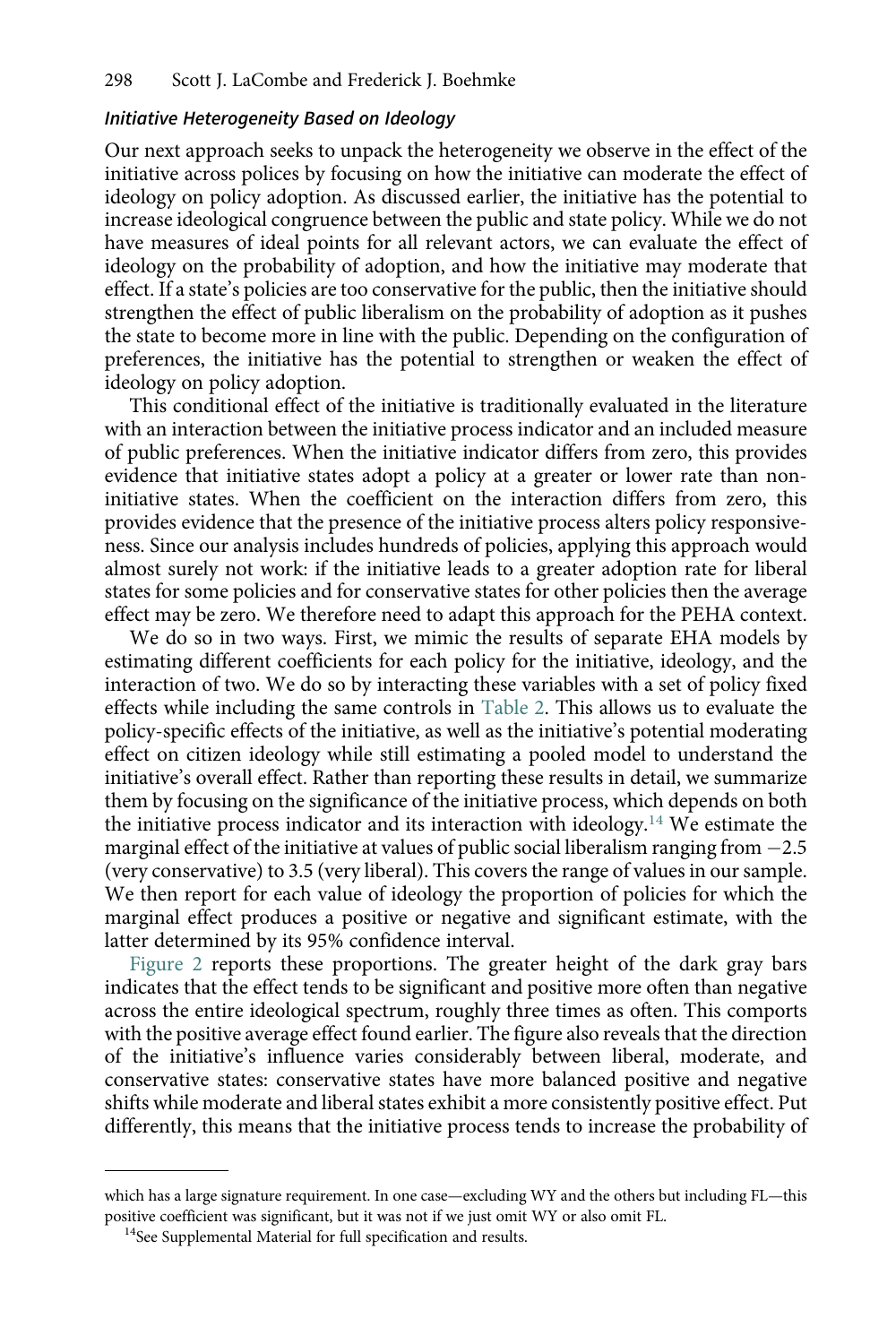<span id="page-14-0"></span>



Note: Results indicate the proportion of policies for which the 95% confidence interval of the linear combination of the initiative process and its interaction with citizen ideology excludes zero. Positive coefficients indicate that the chance of adoption increases with citizen ideology; negative coefficients indicate it decreases with citizen ideology.

adoption for any value of ideology but that when it does deter policy change it does so disproportionately among conservative states. The final bar reports the proportion of policies that produce a significant effect for at least one of the six values of ideology. A positive effect occurs in nearly 13% of policies and a negative effect occurs in nearly 4%, indicating that the initiative influences the adoption of almost one in five policies.

Our second approach seeks a middle ground between the policy-by-policy interactions above and the standard ideology-initiative interaction used in single-policy EHA studies. As we discussed earlier, including a single interaction in our PEHA model would likely obscure evidence of a conditional effect given the underlying heterogeneity across policies. But we can use the results from our policy-by-policy interactions to identify different categories of effects and then pool within them but not across them. We then evaluate whether the initiative conditions the relationship between ideology and policy within these categories. This allows us to continue to leverage our large sample of policies to more precisely estimate these heterogeneous effects while still capturing fundamental differences in the effect across groups of policies.

The literature suggests that the initiative enhances responsiveness. We therefore group policies based on the directional effect of ideology. To determine the direction of this effect, we use our previous set of models, which produce distinct coefficients for the influence of ideology on adoption for each policy. We group policies by the sign and magnitude of the coefficient for noninitiative states since it excludes the additional effect of the initiative process that we want to examine. Our groupings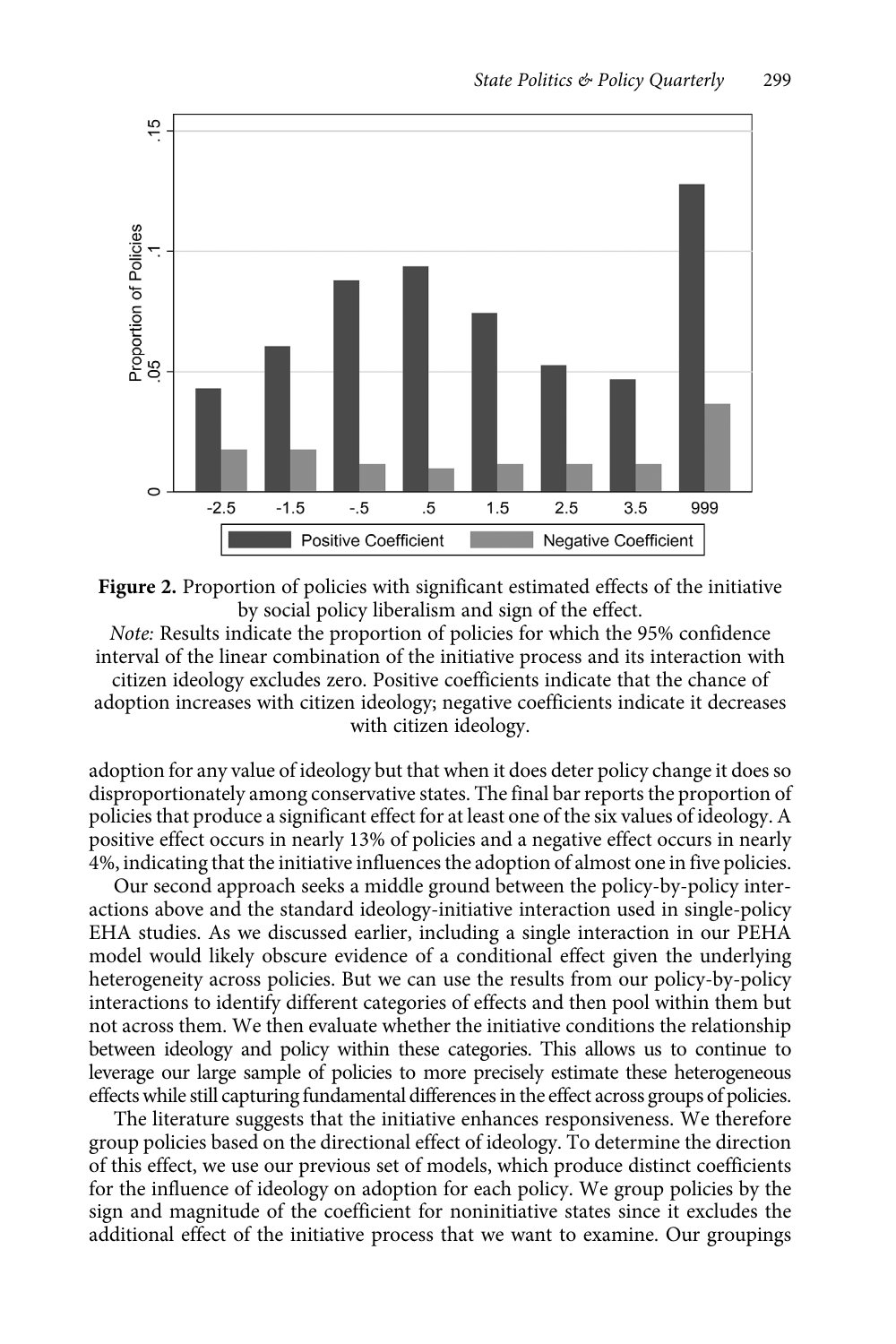| Negative<br>Negative $\times$ initiative process<br>Negative $\times$ social policy liberalism<br>Negative $\times$ initiative $\times$ policy liberalism<br>Near zero<br>Near zero $\times$ initiative process<br>Near zero $\times$ social policy liberalism<br>Near zero $\times$ initiative $\times$ policy liberalism<br>Positive<br>Positive $\times$ initiative process<br>Positive $\times$ social policy liberalism<br>Positive $\times$ initiative $\times$ policy liberalism<br>Latent decay<br>Contiguity<br>Population<br>Unified control<br>Real income per capita<br>Legislative Prof-Dim 1<br>Legislative Prof-Dim 2<br>Duration<br>Duration squared | $-3.4287*$<br>0.0947<br>$-0.5207*$<br>$0.2556*$<br>$-3.1405*$<br>0.0830<br>0.0092<br>$-0.0096$<br>$-3.3715*$<br>$0.1058*$<br>$0.6587*$<br>$-0.1180*$<br>$0.1336*$<br>$0.1422*$<br>$0.1066*$<br>0.0206<br>$-0.0551$<br>$-0.0831*$<br>0.0257<br>$-0.0260*$<br>$0.0004*$ |         | (0.127)<br>(0.045)<br>(0.0415)<br>(0.049)<br>(0.116)<br>(0.034)<br>(0.026)<br>(0.031)<br>(0.110)<br>(0.034)<br>(0.028)<br>(0.031)<br>(0.006)<br>(0.009)<br>(0.018)<br>(0.021)<br>(0.024)<br>(0.019)<br>(0.012)<br>(0.005)<br>(0.000) |
|----------------------------------------------------------------------------------------------------------------------------------------------------------------------------------------------------------------------------------------------------------------------------------------------------------------------------------------------------------------------------------------------------------------------------------------------------------------------------------------------------------------------------------------------------------------------------------------------------------------------------------------------------------------------|-----------------------------------------------------------------------------------------------------------------------------------------------------------------------------------------------------------------------------------------------------------------------|---------|--------------------------------------------------------------------------------------------------------------------------------------------------------------------------------------------------------------------------------------|
|                                                                                                                                                                                                                                                                                                                                                                                                                                                                                                                                                                                                                                                                      |                                                                                                                                                                                                                                                                       |         |                                                                                                                                                                                                                                      |
| Duration cubed                                                                                                                                                                                                                                                                                                                                                                                                                                                                                                                                                                                                                                                       | $-0.0000*$                                                                                                                                                                                                                                                            |         | (0.000)                                                                                                                                                                                                                              |
| Policy level random effects                                                                                                                                                                                                                                                                                                                                                                                                                                                                                                                                                                                                                                          |                                                                                                                                                                                                                                                                       |         |                                                                                                                                                                                                                                      |
| Var (constant)                                                                                                                                                                                                                                                                                                                                                                                                                                                                                                                                                                                                                                                       | $0.895*$                                                                                                                                                                                                                                                              |         | (0.0676)                                                                                                                                                                                                                             |
| Observations                                                                                                                                                                                                                                                                                                                                                                                                                                                                                                                                                                                                                                                         |                                                                                                                                                                                                                                                                       | 279,782 |                                                                                                                                                                                                                                      |

Table 3. Pooled event history analysis (PEHA) of the effect of the initiative process by the ideological direction of policies.

Note: Pooled event history analysis includes 438 policies with policies as the group level and fixed effects for year.  $*_{p}$  < 0.01.

capture whether the coefficient indicates that more liberal states prefer the policy  $\epsilon_{\rho}$ ≈0.01.<br>(apture whether the coefficient indicates that more liberal states  $(\beta \ge 0.25)$ , whether conservative states prefer the policy  $(\beta \le -1)$ ( $\beta \geq 0.25$ ), whether conservative states prefer the policy ( $\beta \leq -0.25$ ) or whether the capture whether the coefficient indicates that more liberal states prefer the policy ( $\hat{\beta} \ge 0.25$ ), whether conservative states prefer the policy ( $\hat{\beta} \le -0.25$ ) or whether the state ideology has little or nor effect estimate a PEHA model that estimates differences in the baseline probability of adoption and separate effects of ideology within these three groupings. We similarly include separate effects of the initiative process and its interaction with ideology for all three groupings. This allows us to capture the underlying ideological appeal of a policy and to determine whether the initiative process has distinct effects based on that appeal.

Table 3 reports this results, but they are best interpreted graphically given the many interactions. [Figure 3](#page-16-0) therefore shows the predicted probabilities and 95% confidence intervals of policy adoption for initiative and noninitiative states across all three policy categories: conservatism increases the baseline probability of adoption in the left panel while liberalism increases it in the right panel; citizen ideology has no effect in the middle panel. Below these probabilities, we also plot the density of ideology within the subset of observations contained by each grouping. We shade these densities by whether the 95% confidence interval of the effect of the initiative given ideology excludes zero.<sup>16</sup>

 $^{15}$ This places 41% policies in the positive category, 34% in the near-zero, and 25% in the negative category.

<sup>&</sup>lt;sup>16</sup>We calculate the predicted probabilities using the margins command in Stata, which sets the random effect to zero and other variables to their mean values. Significance is based on the underlying coefficients in the latent variable scale:  $\beta_{Init} + \beta_{Init*Ideo} \times Ideology.$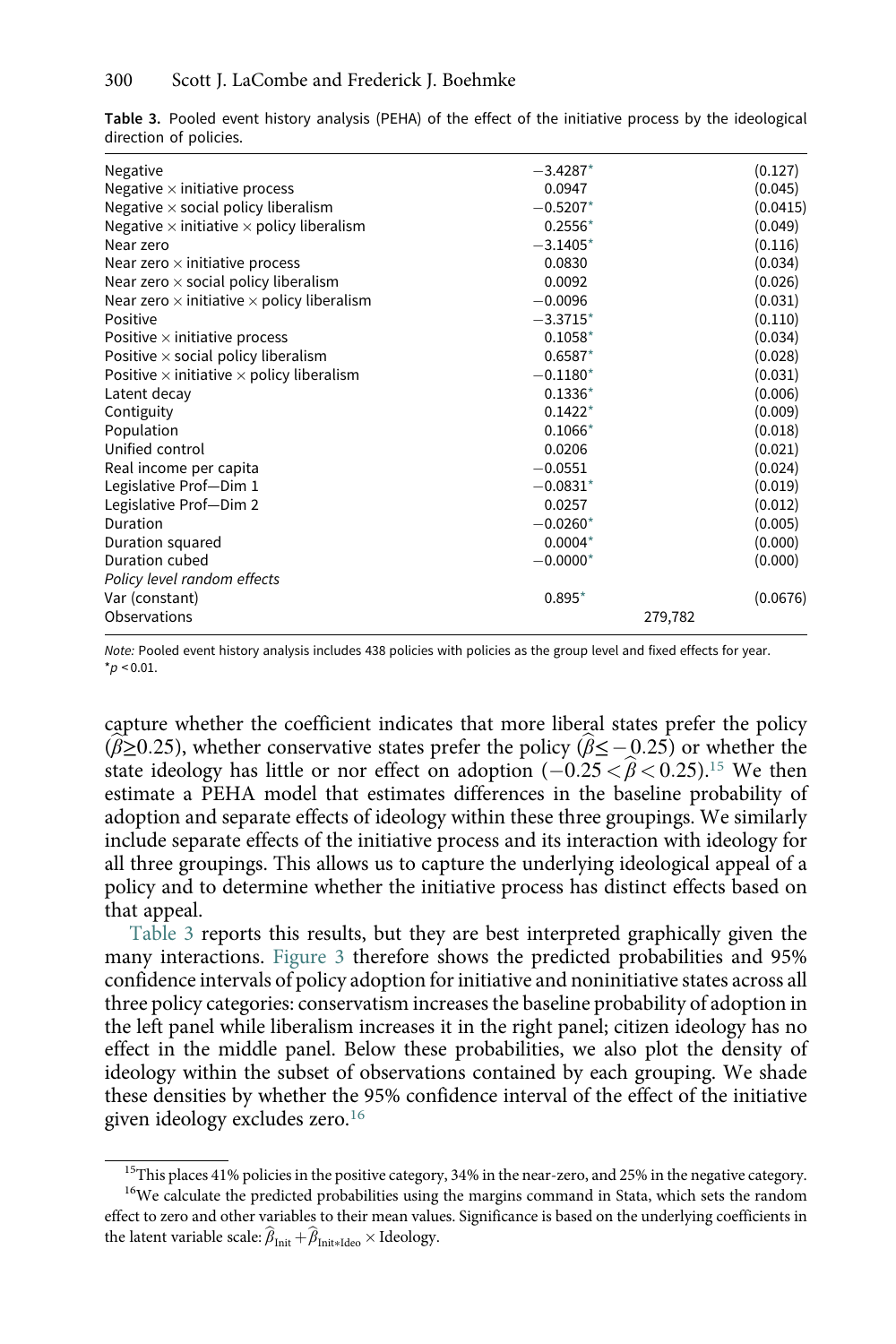<span id="page-16-0"></span>

**Figure 3.** Effect of the initiative process on the probability of adoption by the ideological effect of policies.

Note: Results show the probability of adoption for a hypothetical initiative state and its counterfactual probability of adoption without the initiative process. Predicted probabilities and confidence intervals calculated using the margins command in Stata, which sets the random effects to zero. Other variables set to their median values. Regions for which the marginal effect of the initiative process achieves significance at the 0.05 level or better correspond to the black shaded regions of the kernel density plot. Kernel density plots represent the distribution of ideology within the estimation sample for the subset of policies coded into each of the three ideological effect categories. Percentages indicate the percentage of observations within each region; percentages may not add to 100% due to rounding.

The graphs produce two primary findings. First and foremost, the initiative significantly increases the chance of policy adoption in 61% of the cases in our data. In contrast, it significantly decreases the chance of adoption in just under 5% of the cases. This ratio matches what we found in our previous figure, but by pooling, we achieve a more precise estimate. It also shows that the effect of the initiative works in the opposite direction for negative and positive policies among conservative and liberal states, supporting our supposition that we might uncover no effect if we estimated a single interaction among all the policies. This pattern of positive and negative effects points to the second interesting finding: among ideological policies the initiative tends to increase the chance of adoption when that chance is low or moderate and decreases it only when it is relatively large. One might suspect that functional form produces this feature, but additional analyses that allowed for nonlinear relationships recovered the same pattern. Among nonideological policies the effect remains positive for all values of ideology. We return to this finding in our discussion.

#### Discussion and Conclusion

Our findings support theoretical arguments that the initiative process ought to have a complex effect on policy adoption. It may increase, decrease, or have no effect on the probability of adoption. The precise effect varies with the configuration of voter and legislative preferences and with features of the initiative qualification process itself. Because previous studies typically rely on a single policy or a small, coherent group of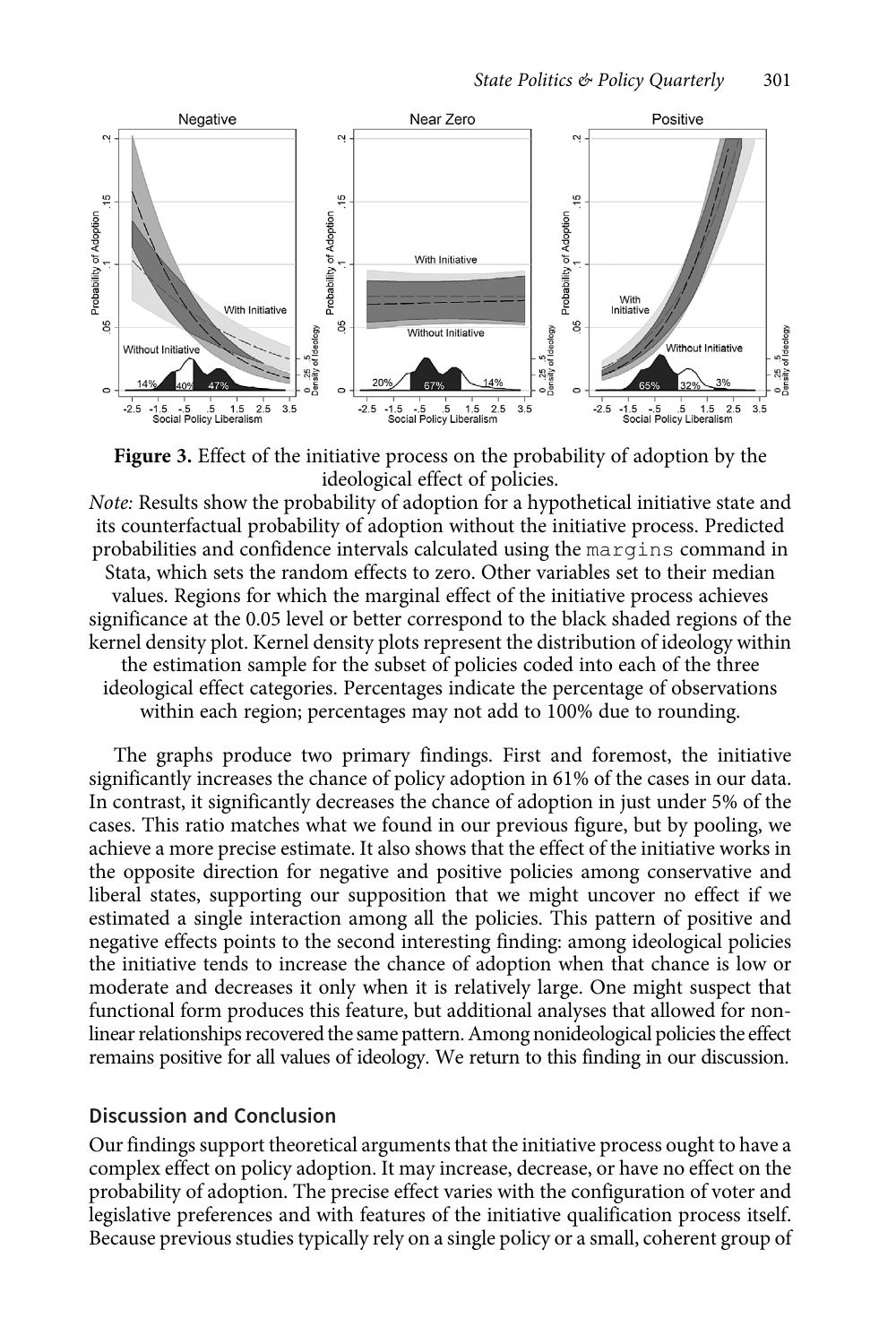policies they have produced divergent findings. We have attempted to bring this range of effects into a unified picture by modeling the initiative's effect across hundreds of policies. This allows us to capture the average effect and to let it vary systematically across policies. Our analysis produces a few important findings.

First, we find evidence of a positive average effect over the last 40 years. This represents an important starting point since the possible range of predicted consequences includes both positive and negative effects and empirical evidence for even a single policy can produce different directions in different eras (Matsusaka [2004](#page-20-0)). Thus, over a long time period, the initiative process appears to have increased state policy innovativeness. And since policies tend to diffuse across states the presence of the initiative process in one state will increase the chance of adoption in connected states and will radiate further through those states' connections. Yet high hurdles for ballot qualification reduce and even eliminate this positive effect: our results show that states with a distribution requirement or those without one that have a very large signature requirement experience no net increase in the rate of policy adoption relative to noninitiative states. Interest in such higher hurdles has grown in recent years. While signature requirements see only small changes in our data (the national mean changes by less than half of a percent), states have recently started increasing requirements to make it more difficult to qualify initiatives. Just last year, the Maine legislature narrowly failed to pass a constitutional amendment that would have created a new statewide distribution requirement.17 In 2018, a bill was introduced in Oklahoma to require that the statewide signature thresholds—currently 8% for statutory and 15% for constitutional measures—be met in every county.18 In contrast to these legislative efforts, studies of the effect of the initiative process on policy, citizen participation, or public opinion have tended to focus more on the signature effect alone. Our results indicate both matter and distribution requirements perhaps more so.

Second, we find evidence of extensive heterogeneity across policies underlying this positive average effect. We do so initially by estimating a multi-level model with a random coefficient for the presence of the initiative process and find that the standard deviation of this coefficient nearly matches its magnitude. Thus, the effect varies from slightly negative to almost twice as large as the overall average across policies. Again, this underscores the prediction that the consequences of the initiative process will vary across policies and states based on their configuration of political preferences and fits with the empirical evidence's wide range of findings. These findings help explain the conflicting findings on the role of the initiative and policy adoption and highlight the need for a systematic test of the initiative across a large sample of policies and over time.<sup>19</sup>

Lastly, we find that the heterogeneity in the effect of the initiative process arises in part through the conditioning of its effect via public preferences. Policy adoptions reflect the general ideological proclivity of citizens in a state but the degree of reflection will change in states with the initiative process since it makes it harder for policymakers to maintain divergent policies. By varying the effect of preferences by policy and by the presence of the initiative process we find that about 14% of policies show an increased chance of adoption in initiative states while 4% show a

<sup>&</sup>lt;sup>17</sup>See Maine LD 31 (HP 32): <http://legislature.maine.gov/LawMakerWeb/summary.asp?ID=280062465>.<br><sup>18</sup>See Oklahoma HB1603: [http://webserver1.lsb.state.ok.us/cf\\_pdf/2017-18%20FLR/hflr/HB1603%](http://webserver1.lsb.state.ok.us/cf_pdf/2017-18%20FLR/hflr/HB1603%20HFLR.PDF)  $^{20\rm{HFLR. PDF.}}$   $^{19\rm{We}}$  further investigate this heterogeneity by estimating separate models for social or economic policies.

Table 5 in LaCombe [2021](#page-19-0) shows the results for sub-samples of social and economic policies.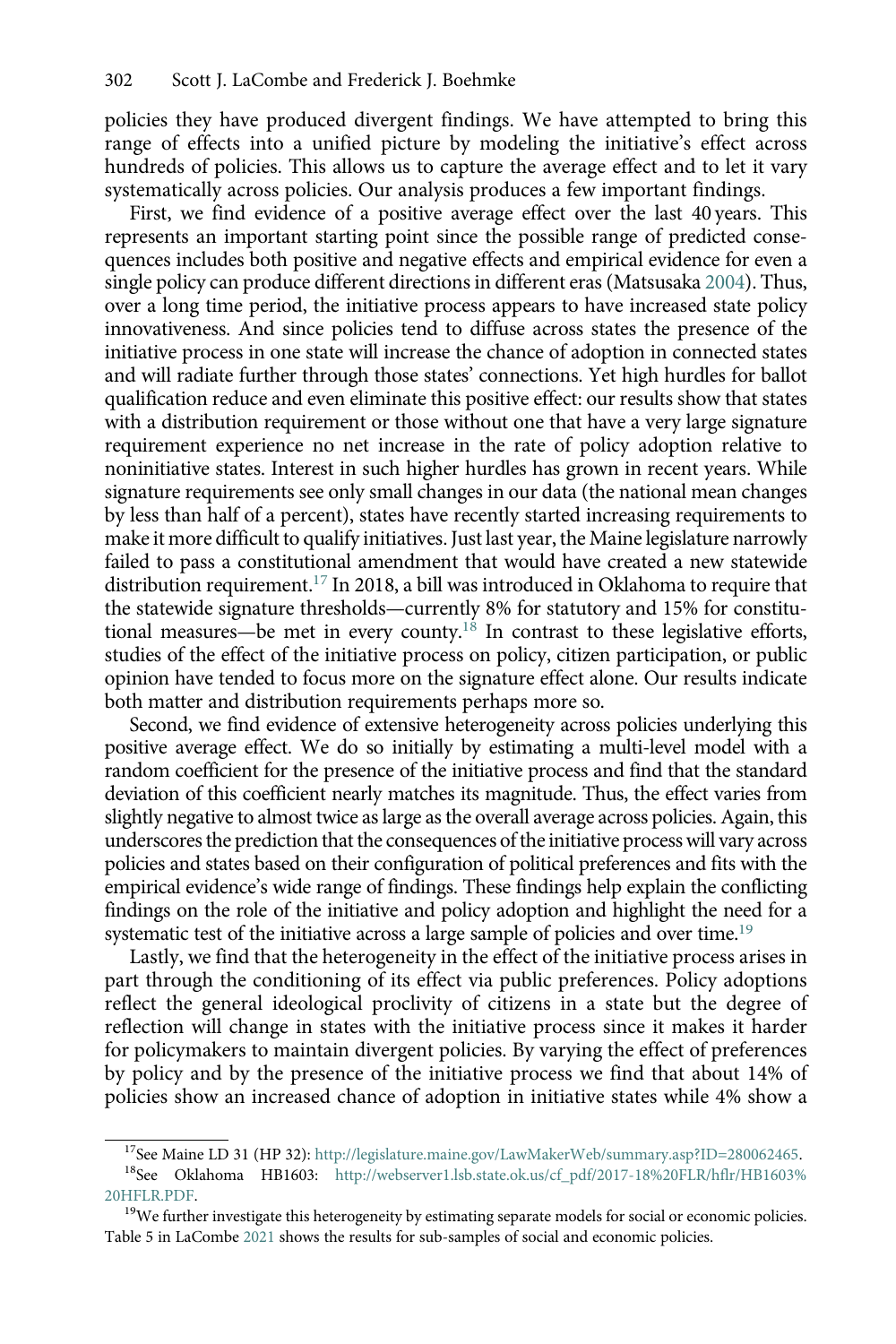<span id="page-18-0"></span>decreased chance. The increase tends to happen more with liberal preferences while the decrease occurs more often for conservative preferences.

We attempt to better understand this pattern by partitioning policies into liberal, nonpartisan, and conservative groupings based on the ideology of states most likely to adopt them. This analysis reconfirms the generally positive effect of the initiative, but reveals an intriguing pattern. For ideological policies the initiative process tends to reduce the influence of ideology on adoption: states that are less likely to adopt become more likely with the initiative whereas states that are more likely to adopt become less so. For nonpartisan policies the effect is already flat; adding the initiative produces a consistent increase in the probability of adoption for all values of ideology.

We find these results intriguing for two reasons. First, in the absence of ideological effects the initiative appears to increase policy innovativeness. When public opinion provides neither a push nor a check on a new policy, the initiative process makes it more likely that a state will experiment and try the new policy. In some sense one can think of this as a "pure" test of the effect of the initiative since it abstracts from its theorized role of bringing policy into line with opinion (Gerber [1996](#page-19-0); Leemann and Wasserfallen [2016](#page-20-0)) thereby isolating its procedural function as one more way to change policy. Second, on ideological policies the initiative has generally been thought of as a way to more quickly translate favorable preferences into policy change. Yet our results show that the initiative tends to produce greater uniformity in policy adoptions across states than this would suggest by reducing the chance of adoption for ideologically favorable states and increasing it for ideologically unfavorable states. Our data do not tell us whether the difference constitutes an improvement or a deterioration in representation but the result warrants further exploration, both for its theoretical import and for its substantive policy implications for how the initiative changes state policies.

Data Availability Statement. Replication materials are available on UNC Dataverse at [https://doi.org/](https://doi.org/10.15139/S3/2JN1IR) [10.15139/S3/2JN1IR.](https://doi.org/10.15139/S3/2JN1IR)

Acknowledgments. The authors would like to thank Daniel Lewis for valuable feedback at the 2018 Midwest Political Science Association Conference.

Funding Statement. Funding for this research provided by NSF grants #1558509 and #1637095.

Conflict of Interest. The authors declared no potential conflicts of interest with respect to the research, authorship, and/or publication of this article.

Author Biographies. Scott J. LaCombe is an assistant professor of Government and Statistical and Data Sciences at Smith College. His research focuses on institutional design, policy responsiveness, and policy diffusion in the American states.

Frederick J. Boehmke is Professor of Political Science at the University of Iowa and Director of the Iowa Social Science Research Center. His research focuses on the effect of direct democracy on interest groups and the diffusion of policies across the American states.

#### References

Arcenaux, Krevin. 2002. "Direct Democracy and the Link between Public Opinion and State Abortion Policy." State Politics and Policy Quarterly 2 (4): 372–87.

Berry, Frances S., and William D. Berry. 1990. "State Lottery Adoptions as Policy Innovations: An Event History Analysis." The American Political Science Review 84 (2): 395–415.

Boehmke, Frederick J. 2005. The Indirect Effect of Direct Legislation: How Institutions Shape Interest Groups Systems. Columbus, OH: The Ohio State University Press.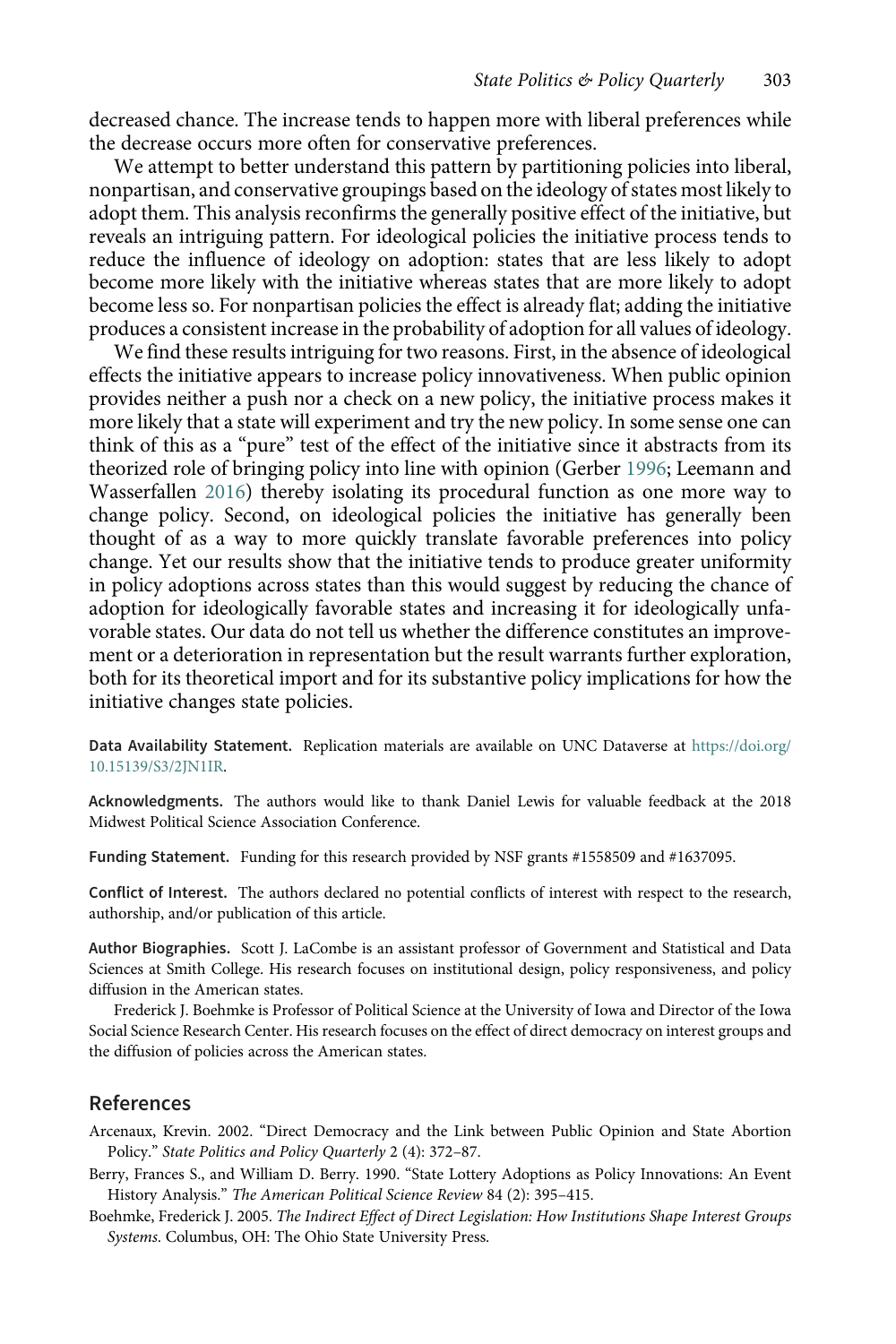#### <span id="page-19-0"></span>304 Scott J. LaCombe and Frederick J. Boehmke

- Boehmke, Frederick J., Mark Brockway, Bruce Desmarais, Jeffrey J. Harden, Scott LaCombe, Fridolin Linder, and Hanna Wallach. 2018. "State Policy Innovation and Diffusion (SPID) Database v1.0".
- Boehmke, Frederick J., Mark Brockway, Bruce Desmarais, Jeffrey Harden, Scott LaCombe, Fridolin Linder, and Hanna Wallach. 2020. "A New Database for Inferring Public Policy Innovativeness and Diffusion Networks." Policies Studies Journal 48: 517–545.
- Boehmke, Frederick J., Abigail M. Rury, Bruce A. Desmarais, and Jeffrey J. Harden. 2017."The Seeds of Policy Change: Leveraging Diffusion to Disseminate Policy Innovations." Journal of Health Politics, Policy and Law 42 (2): 285–307.
- Boehmke, Frederick, Tracy Osborn, and Emily Schilling. 2015. "Pivotal Politics and Initiative Use in the American States." Political Research Quarterly 68 (4): 665–77.
- Bowen, Daniel C., and Zachary Greene. 2014. "Should We Measure Professionalism with an Index? A Note on Theory and Practice in State Legislative Professionalism Research." State Politics & Policy Quarterly 14 (3): 277–96.
- Bowler, Shaun, and Todd Donovan. 2004."Measuring the Effect of Direct Democracy on State Policy: Not All Initiatives are Created Equal." State Politics and Policy Quarterly 4 (3): 345–63.
- Bowler, Shaun, Todd Donovan, and Caroline Tolbert. 1998. Citizens as Legislators: Direct Democracy in the United States. Columbus: Ohio State University Press.
- Box-Steffensmeier, Janet M., and Bradford S. Jones. 2004. Event History Modeling: A Guide for Social Scientists. New York: Cambridge University Press.
- Bricker, Christine and Scott J LaCombe. 2020. "The Ties that Bind Us: The Influence of Perceived State Similarity on Policy Diffusion." Political Research Quarterly. Published ahead of print, February 29, 2020. <https://doi.org/10.1177/1065912920906611>.
- Burden, Barry. 2005. "Institutions and Policy Representation in the States." State Politics & Policy Quarterly 5 (4): 373–93.
- Camobreco, John. 1998."Preferences, Fiscal Policies, and the Initiative Process." The Journal of Politics 60 (3): 819–29.
- Caughey, Devin, and Christopher Warshaw. 2017. "Policy Preferences and Policy Change: Dynamic Responsiveness in the American States, 1936–2014." American Political Science Review 112 (2): 249–66.
- Caughey, Devin, and Christopher Warshaw. 2018. "Policy Preferences and Policy Change: Dynamic Responsiveness in the American States, 1936–2014." American Political Science Review 112 (2): 249–66.
- Desmarais, Bruce A., Jeffrey J. Harden, and Frederick J. Boehmke. 2015. "Persistent Policy Pathways: Inferring Diffusion Networks in the American States." American Political Science Review 109 (02): 392–406.
- Gerber, Elisabeth R. 1996. "Legislative Response to the Threat of Popular Initiatives." American Journal of Political Science 40 (1): 99–128.
- Gerber, Elisabeth R. 1999. The Populist Paradox: Interest Group Influence and the Promise of Direct Legislation. Princeton: Princeton University Press.
- Haider-Markel, D. P, Alana Querze, and Kara Lindman. 2007. "Lose, Win or Draw? A Re-examination of Direct Democracy and Minority Rights." Political Research Quarterly 60 (2): 304–14.
- Hume, Robert J. 2011. "Comparing Institutional and Policy Explanations for the Adoption of State Constitutional Amendments: The Case of Same-Sex Marriage." American Politics Research 39 (6): 1097–126.
- Jensen, Jason. 2003. "Policy Diffusion through Institutional Legitimation: State Lotteries." Journal of Public Administration Research and Theory 13 (4): 521–41.
- Klarner, Carl. 2013. "State Partisan Balance Data, 1937–2011." Harvard Dataverse 1.
- Kreitzer, Rebecca J., and Frederick J. Boehmke. 2016. "Modeling Heterogeneity in Pooled Event History Analysis." State Politics and Policy Quarterly 16 (1): 121–41.
- LaCombe, Scott. 2021. "Replication Data for: The Initiative Process and Policy Innovation in the American States." UNC Dataverse. Dataset. <https://doi.org/10.15139/S3/2JN1IR>.
- Lascher, Edward L., Michael G. Hagen, and Steven A. Rochlin. 1996. "Gun Behind the Door? Ballot Initiatives, State Policies and Public Opinion." The Journal of Politics 58 (03): 760–75.
- Lax, Jeffery, and Justin Phillips. 2009. "Gay Rights in the States: Public Opinion and Policy Responsiveness." American Political Science Review 103 (3): 367–86.
- Lax, Jeffrey, and Justin Phillips. 2012. "The Democratic Deficit in the States." American Journal of Political Science 56 (1): 148–66.